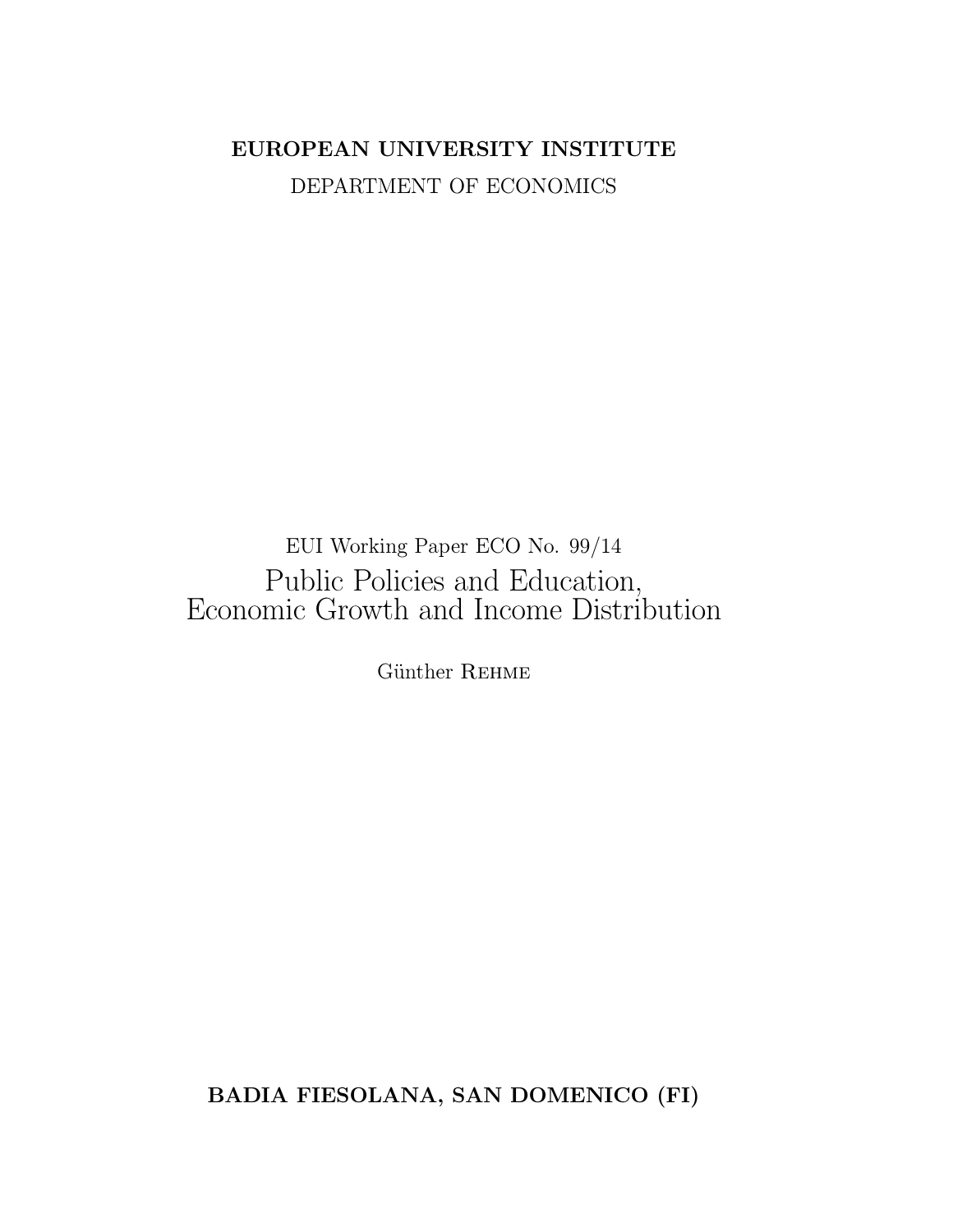All rights reserved.  $\,$ 

No part of this paper may be reproduced in any form without permission of the author.

> ©1999 Günther Rehme Printed in Italy in April 1999 European University Institute Badia Fiesolana I-50016 San Domenico (FI) Italy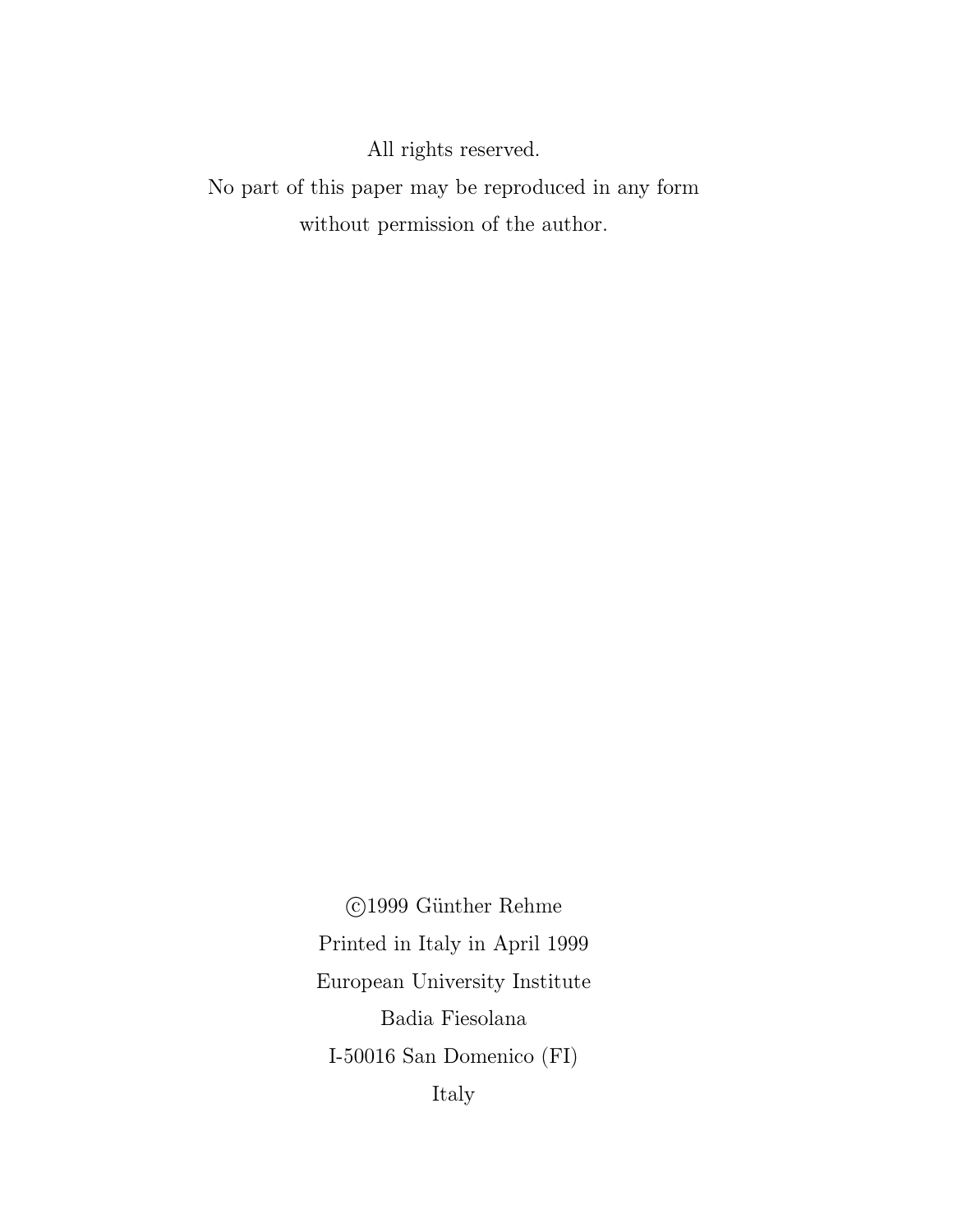# Public Policies and Education, Economic Growth and Income Distribution

Günther Rehme<sup>†</sup>

Technische Universitat Darmstadt

February <sup>1999</sup>

This paper is taken from Chapter 4 of my dissertation defended at the EUI in December 1998. I would like to thank Tony Atkinson, James Mirrlees, and Robert Waldmann for helpful advice and stimulating suggestions. I have also benefitted from comments by Frank Cowell, Jean-Yves Duclos, Lavan Mahadeva, Eugene Smolensky, and participants of the conferences SSCW98 in Vancouver, EEA98 in Berlin and IIPF98 in Cordoba, Argentina. Of course, all errors are my own. Financial support by the Deutscher Akademischer Austauschdienst (DAAD), grant no. 522-012-516-3, and an Erasmus grant for Nuffield College, Oxford, in 1995 are gratefully acknowledged.

<sup>&</sup>lt;sup>†</sup>Correspondence: TU Darmstadt, FB 1/VWL 1, Schloss, D-64283 Darmstadt, Germany. phone: +49-6151-162219; fax: +49-6151-165553; E-mail: rehme@hrzpub.tu-darmstadt.de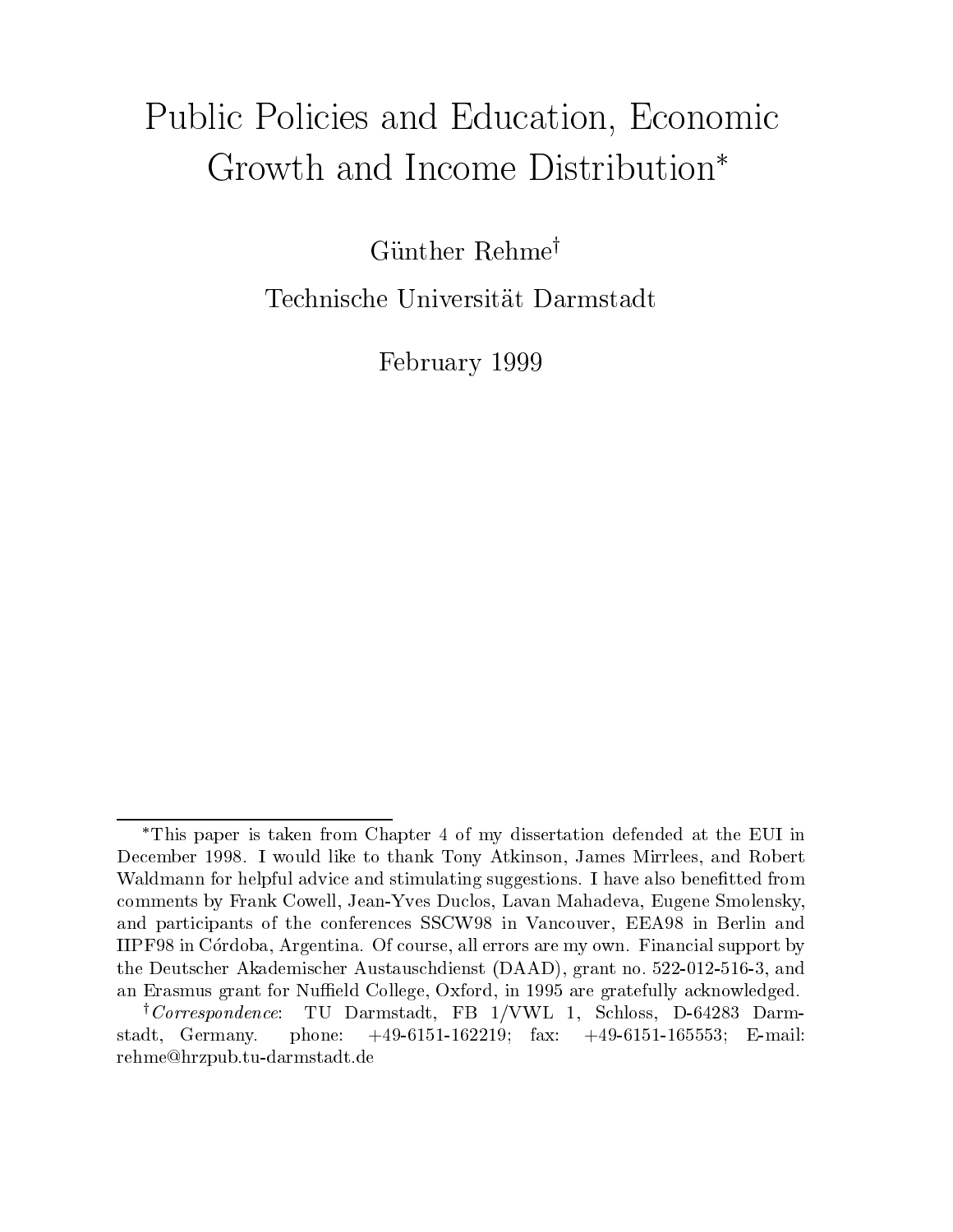#### Abstract

This paper provides an analysis relating economic growth, human capital composition, income distribution and public education policies. In the model human capital is 'lumpy' and only the high skilled carry it. The government chooses capital taxes to finance education, which directly affects growth, the *number* of high skilled people and wages. Growth and income equality depend positively on the productivity of the education sector. Analyzing various policies I show that e.g. the preferred policy of the unskilled is growth maximizing, whereas that of skilled labour leads to less education, lower growth and more wage inequality. The paper's public policy analysis provides an explanation for the recent observation of high growth and relatively low income inequality in some highly competitive economies.

KEYWORDS: Growth, Distribution, Human Capital, Public Education, Public Policy

JEL Classication: O41, I2, H2, D3, D6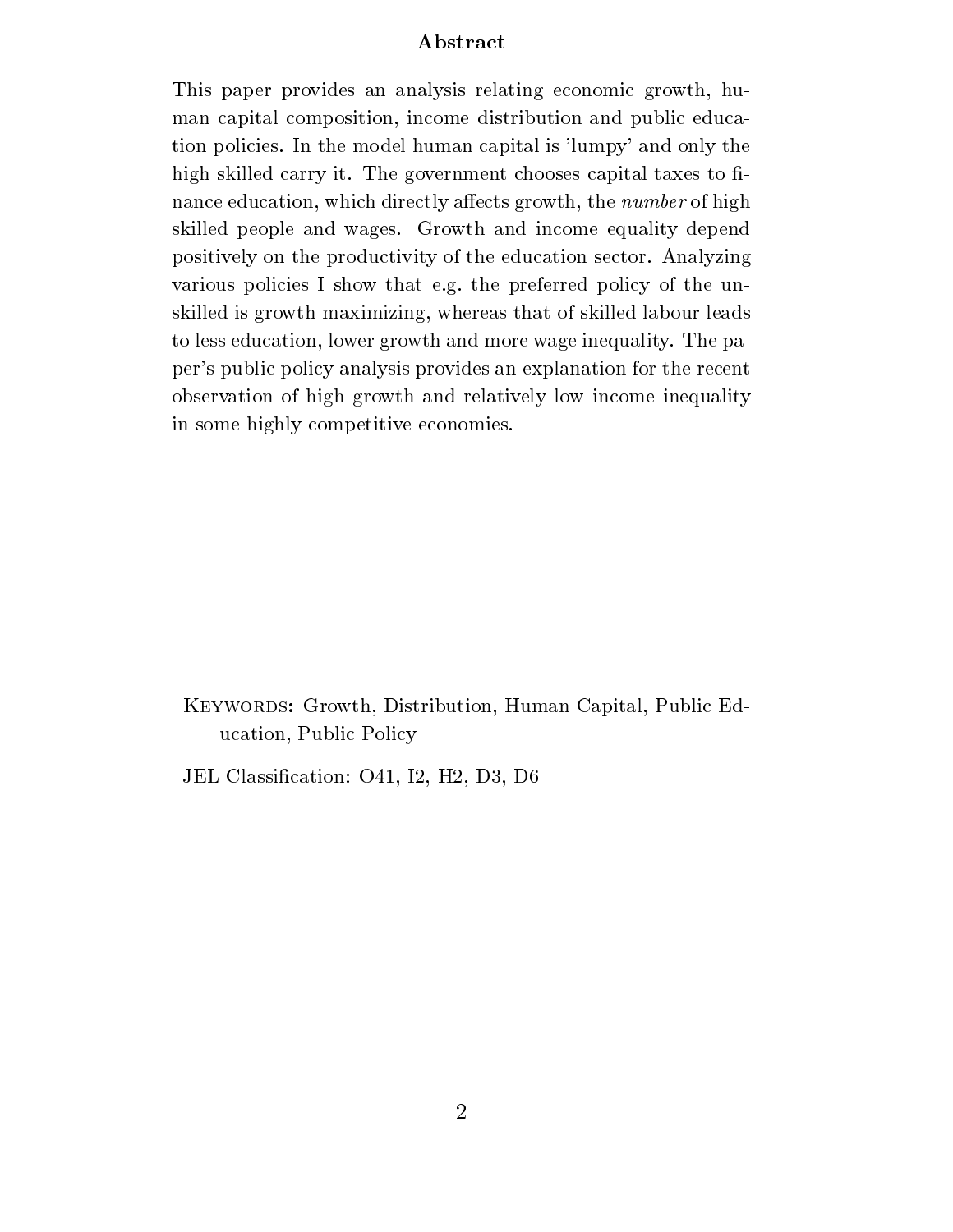## 1 Introduction

As markets become more integrated ('globalization'), human capital is assuming a pivotal role in policy debates (especially in OECD countries) on the maintenance of international competitiveness. The experience of some East Asian, high growth countries suggests that empirically there is a positive link from the provision of education to income equality and growth.<sup>1</sup> This paper offers a theoretical explanation of the stylized fact and contributes to the policy debates, by recourse to three issues that have been put on the agenda by growth theorists. One of the issues is that human capital formation may explain long term patterns of economic growth very well. (See, for instance, Lucas (1988), Tamura (1991), Glomm and Ravikumar (1992) or Caballe and Santos (1993).)

A second issue concerns population. For instance, Kremer (1993), Deardorff (1994) or Romer (1996) show that population size and its growth explain patterns of economic growth, if one looks at very long time horizons (Kremer's is more than one million years!). In those models the larger the population is, the more likely technological progress and so higher growth is. Furthermore, Becker, Murphy and Tamura (1990) or Rosenzweig (1990) show that economically driven fertility choices and human capital investments may lead to growth.

Thirdly, the paper considers the theory of *distribution* and *growth* which has been analyzed in a vast number of contributions. Just to name a recent few suffice it to mention Bertola (1993), Alesina and Rodrik  $(1994)$  or Garcia-Peñalosa  $(1995b)$  who derive interesting conclusions on the relationship between (re-)distribution and growth, mainly showing that the relationship is negative if resources are distributed to the nonaccumulated factor of production.

The paper takes as its starting point the stylized fact that high growth economies have larger or more efficient *public education* systems and may show low degrees of income inequality. Even in countries such

<sup>&</sup>lt;sup>1</sup>For discussions of this issue see e.g. Deininger and Squire (1996), Bénabou (1996), Bertola (1998) or Aghion and Howitt (1998), chpt. 9.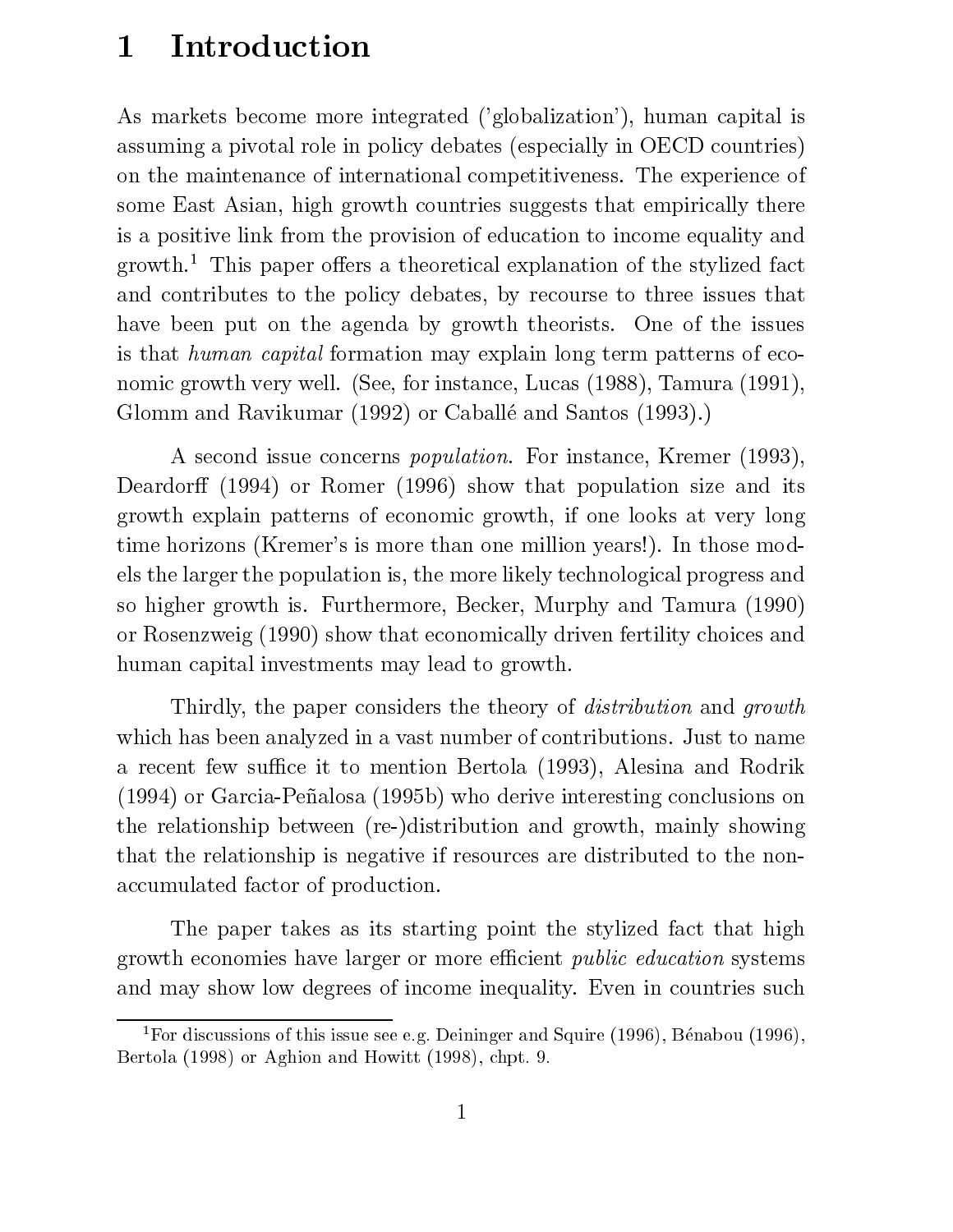as the US a very significant fraction of education is carried out publicly.<sup>2</sup> The population in the model is made up of *high skilled* or *low skilled* workers. So the model argues that the population *composition* matters in the growth process by assuming that human capital can be identied with 'degrees'. Thus, education is taken to be 'lumpy' in that people are hired as high skilled workers in the labour market only if they have obtained a degree.

In the paper the agents own the initial capital stock equally. In the literature on human capital investment, it is usually shown that given some distribution of innate abilities and costly education, optimizing agents sort themselves into high and low skilled workers depending on the path of the wage rates and the distribution of wealth. (See, for instance, Mincer (1958) or Findlay and Kierzkowski (1983).) If markets work perfectly, the sorting will see to it that the lifetime utility of a high and a low skilled worker is equalized, and that there is no inequality in the present value of lifetime earnings. However, should the capital market not function perfectly so that agents wishing to fund education cannot borrow against future earnings, the sorting will be distorted and one would observe inequality in the present value of lifetime earnings. The assumption of equal capital ownership eliminates that effect on the people's choice of education. Instead, in the paper the source of wage inequality lies in the production process itself. High skilled people carry human capital that enables them to perform all the tasks a low skilled person can do and *more.* Effective labour depends on basic skills and high skills in production. By assumption basic skills and high skills are imperfect substitutes in production, but low and high skilled people are perfect substitutes in basic skills. Thus, high skilled people may always perform the tasks of low skilled people, but low skilled people can never execute tasks that require a degree. In a perfectly competitive labour market this entails that the high skilled workers get a wage *premium* over and above what their low skilled colleagues receive.

<sup>&</sup>lt;sup>2</sup>Notice that governments have fiscal and institutional instruments other than direct provision of education at their disposal that have a significant bearing on the working of private education systems. For a discussion of public vs. private education see Glomm and Ravikumar (1992).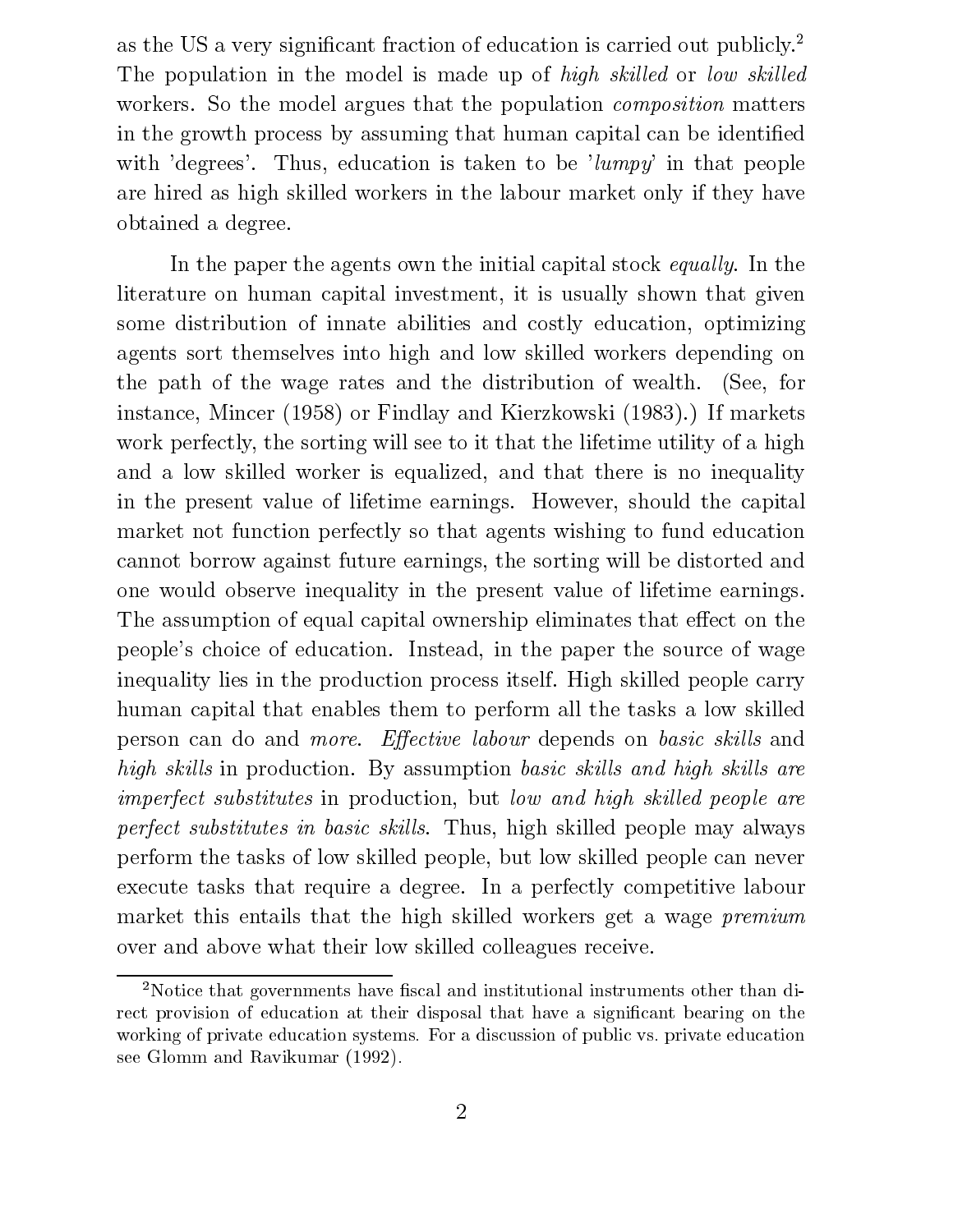The wage premium is shown to depend negatively on the percentage of high skilled people, which captures an important and realistic aspect in the explanation of wage rate inequality. (For empirical studies on this issue see, for instance, Freeman (1977), Katz and Revenga (1989), Bound and Johnson  $(1989)$ , Tilak  $(1989)$  or Londoño  $(1990)$ .)

The government's task is to provide and finance education. Respecting the right of private property, the government finances education by raising a tax on the wealth of all individuals.3 So even those who have not received education contribute to financing it. That is realistic in most public education systems and - as shown below - is in the low skilled people's interest. The model postulates a simple relationship between government revenue and education output, by which the percentage of high skilled people in population is directly related to the tax rate. Ex ante every agent would like to and may get a degree so that innate ability differences are not important in the set-up.<sup>4</sup> That is so because I assume that education is provided as a public good.<sup>5</sup>

<sup>5</sup> I abstract from problems arising from the time spent receiving education. Of course, students forgo wage earnings for some time with the expectation that they are compensated by higher wages in the future. If one follows the human capital literature (e.g. Mincer  $(1958)$ ) and views education as an effort demanding process, causing students to experience disutility while learning, the model may easily account for that by endowing the low skilled by some fixed positive and endowing the high skilled by some fixed negative amount of lifetime 'happiness', without altering the qualitative results of the paper. Along these lines I consider only adults who are at

<sup>&</sup>lt;sup>3</sup>The command optimum would involve expropriation of the capital stock. As that is not common in the real world, it is ruled out. For a similar point cf. Alesina and Rodrik (1994).

 $\lceil 1\text{\textsc{ii}}\rceil$  the model agents are endowed by some *basic* ability and receive basic education which is produced and provided costlessly. In the paper education is always meant to be higher education. Ex ante everybody is a candidate for receiving (higher) education and once chosen to be in the education process will complete the degree. The education process is taken to be sufficiently productive in converting no skills into high skills. Even if people have the same innate abilities and the same initial endowments and although the capital market functions perfectly, there is inequality in the present value of lifetime earnings in the model. For a recent model that studies the positive (and causal) link from income equality to human capital accumulation and high growth, see Chiu (1998). His model attributes the source of inequality to innate ability differences and liquidity constraints. This paper offers a different, technology based explanation with a positive (causal) link from human capital to income equality and high growth for given policy.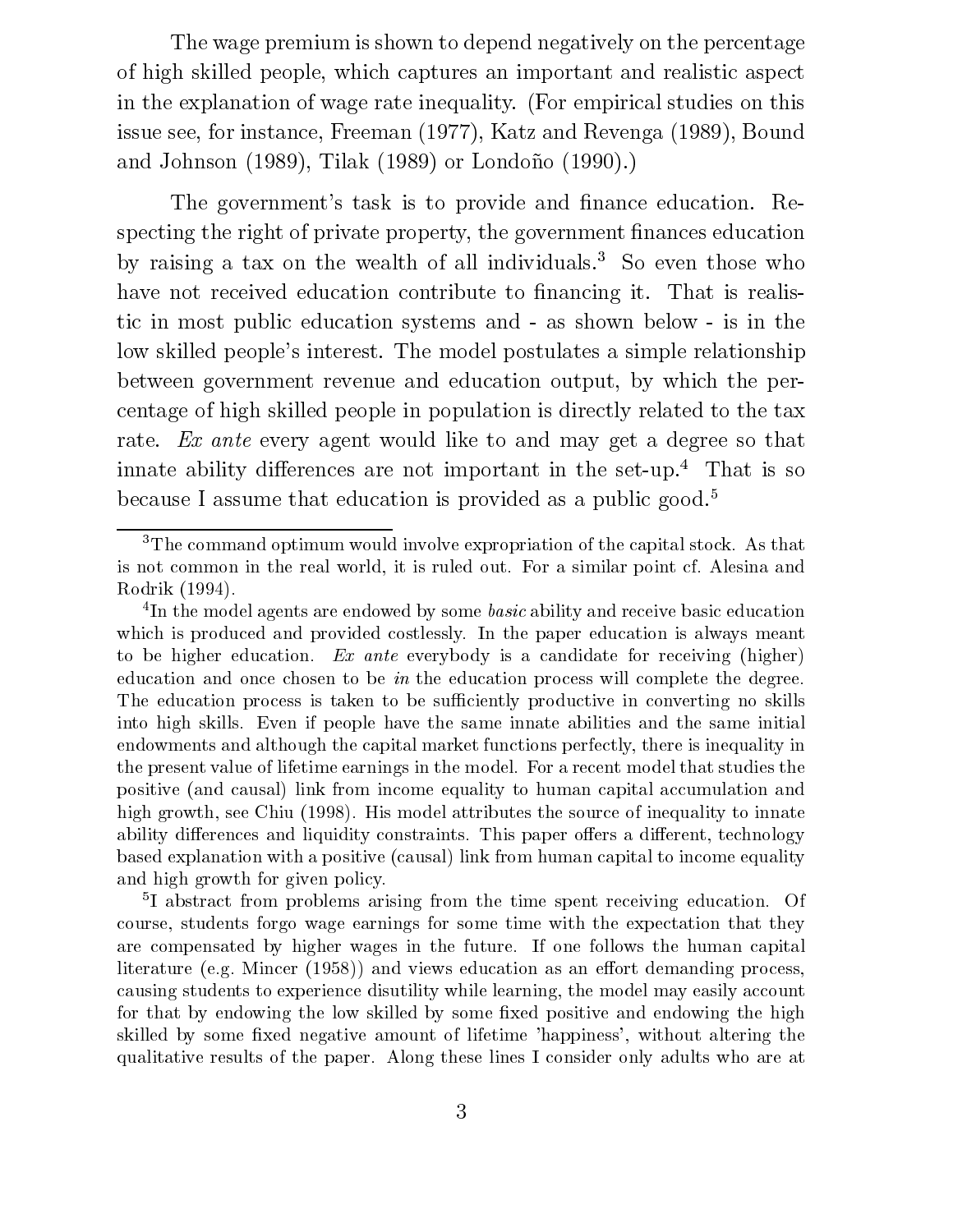In the market equilibrium growth is positively related to the percentage of high skilled people in population up to a certain point. That is so because the government takes resources away from the private sector in order to finance education, which reduces growth. On the other hand it generates more high skilled people which exert a positive effect on production, growth and wage equality. For maximum growth taxes and so the number of high skilled people must not be too high. Furthermore, growth and wage equality depend positively on the productivity of the education sector.

Next, a public policy analysis is conducted. If the government's welfare function attaches fixed weights to the representative high or low skilled individual's utility, a policy that only represents the low skilled worker is like a Rawlsian policy. Both choose the growth maximizing number of high skilled people in the model. The intuition for this is that the low skilled worker's wage does not depend on  $x$ , the percentage of high skilled people in population. But their capital income does depend on  $x$ , which explains why the low skilled worker chooses the growth maximizing x and the highest after-tax return on capital. A striking implication of the model is that growth maximization and Rawlsian preferences yield identical policies.

The opposite holds for a government that only represents the average *high skilled* worker. It acts like an *Anti-Rawlsian* government. Both choose x lower than the growth maximizing one, because the wage premium depends negatively on x. High skilled workers do not like too many of their own kind, since that reduces the wage premium but raises their capital income. In the optimum they choose a x lower than the growth maximizing one.

In the model a *strictly utilitarian* government faces the *non-trivial* problem of maximizing individual utility levels and the weight, it attaches to them. It optimally sets a  $x$  higher than the growth maximizing one,

least as old as the ones with a degree. Then the low skilled joining the labour pool as adults may be taken to have received utility by being idle during adolescence. In contrast, the high skilled would have studied and suffered disutility up to adulthood. Alternatively, one may simply assume that all people spent the same time in school, but attend different courses leading to different degrees.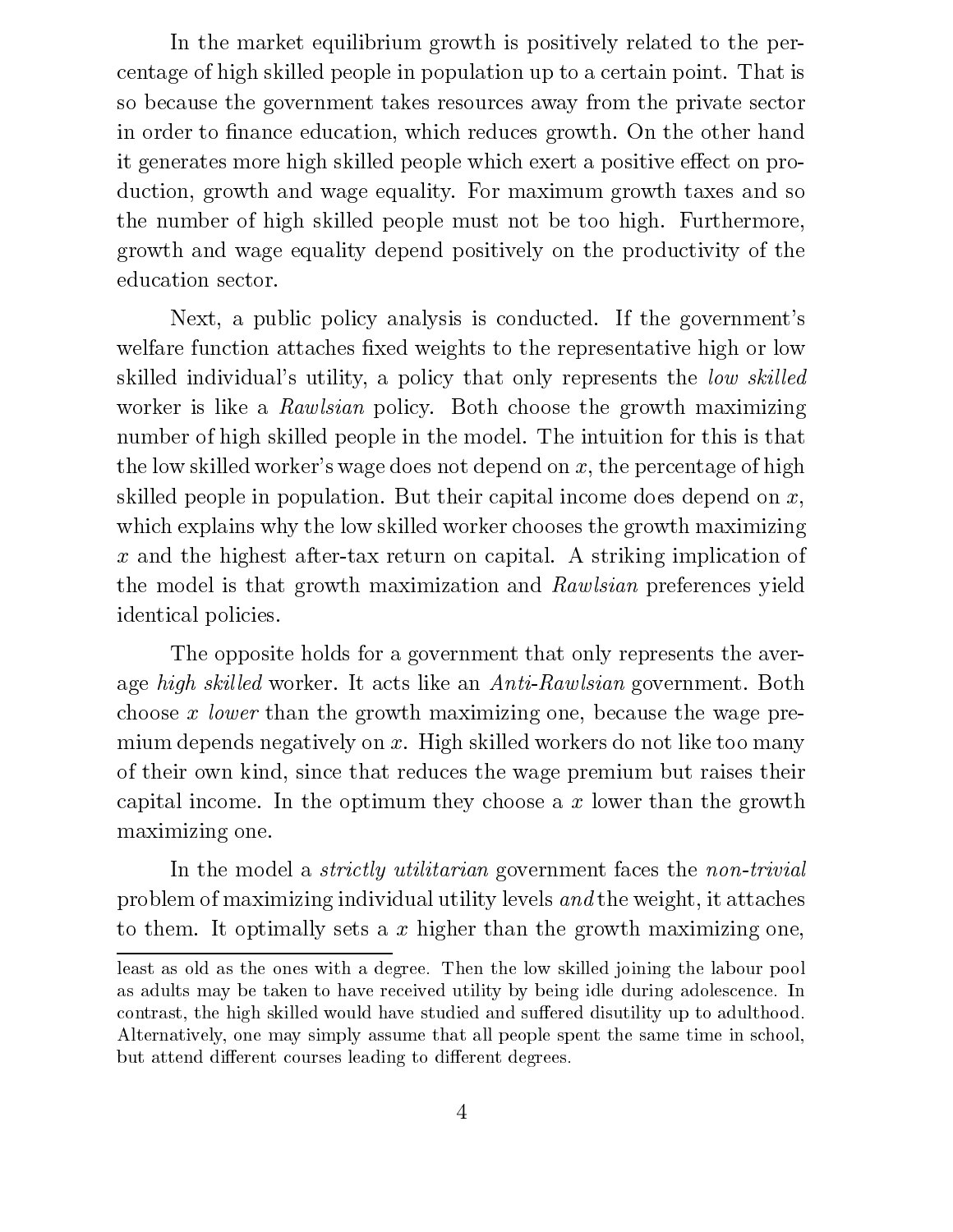which implies that it attaches more weight to having high skilled people in the economy than making the average high or low skilled individual 'happy'.

A comparison of the different policies indicates that a government serving the average low skilled worker chooses a growth maximizing policy. It is ambiguous whether in comparison to each other the utilitarian or the average high skilled labour serving government has higher growth, but both choose less than maximal growth.

The optimal low skilled workers' policy implies a more equitable wage distribution than a high skilled workers' one. In comparison, the strictly utilitarian government chooses a more equal wage ratio than the low skilled workers' government. Interestingly, a *strictly utilitarian* policy is more egalitarian in the model than a Rawlsian one.

High and low skilled labour form the clientele of representative governments. The public policy analysis suggests that the recent high growth, relatively low income inequality experience of some countries may be due to a combination of public education policies and improvements in the productivity of the education sector which is difficult to measure. If the productivity is equal across some countries, a policy favouring low skilled labour maximizes growth, attracts capital by granting high aftertax returns and reduces inequality compared to the optimal policy of high skilled labour.

The paper is organized as follows: Section 2 describes the economy. Section 2.1 derives the optimal behaviour of the private sector and the market equilibrium. Section 2.4 investigates optimal policies for governments with different welfare functions. Section 2.5 compares the optimal polices and section 3 provides some concluding remarks.

## 2 The Model

Consider an economy that is populated by  $N$  (large) members of two representative dynasties of infinitely lived individuals. The two dynasties are high skilled workers,  $L_1$ , and low skilled workers,  $L_0$ , where  $L_1, L_0$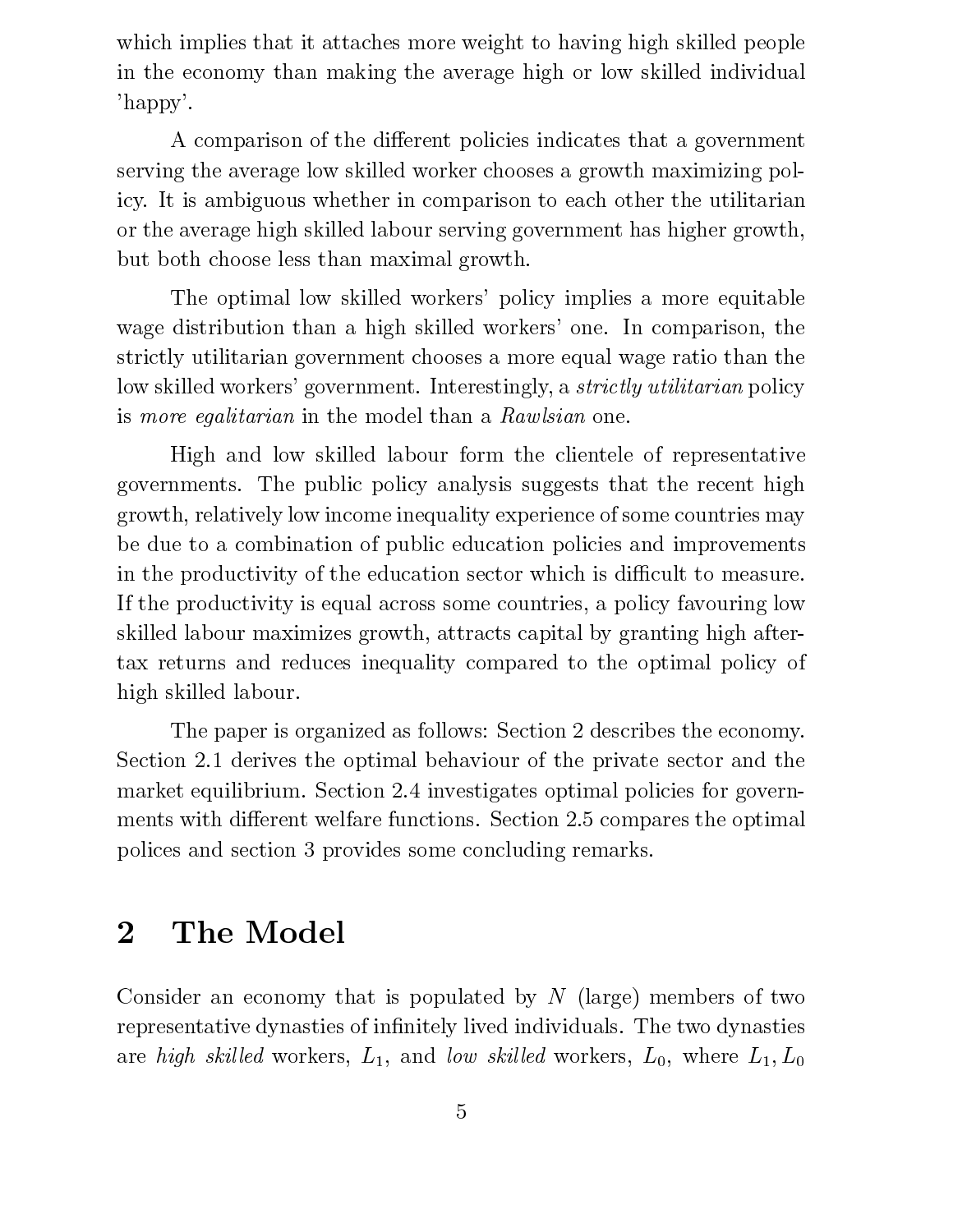denote the total numbers of the respective agents in each dynasty. The difference between high and low skilled labour is "lumpy", that is, either an individual has received education in the form of a degree and is then considered high skilled or it has no degree and remains in the low skilled labour pool. By assumption the population is stationary so that  $L_1 \equiv xN$ and  $L_0 \equiv (1 \Leftrightarrow x)N$  where x denotes the percentage of high skilled people in population. The members of the dynasties supply one unit of either high or low skilled labour inelastically over time. Each worker initially owns an equal share of the total capital stock, which is held in the form of shares of many identical firms operating in a world of perfect competition. Thus, all agents receive wage and capital income and make investment decisions.6 I assume that aggregate production is given by

$$
Y_t = A_t K_t^{1-\alpha} H^{\alpha}, \ H^{\alpha} = \left[ (L_1 + L_0)^{\alpha} + L_1^{\alpha} \right], \qquad 0 < \alpha < 1,\tag{1}
$$

where  $K_t$  denotes the aggregate capital stock including disembodied technological knowledge,<sup>7</sup> H measures effective labour in production, and  $A_t$ is a productivity index at time t. The production function is a reduced form of the following relationship between high and low skilled labour:8 By assumption *effective labour* depends on *basic skills* and *high skills* and that basic skills and high skills are imperfect substitutes in production. On the other hand it is assumed that low and high skilled people are perfect substitutes in basic skills. Thus, high skilled people may always perform the tasks of low skilled people in the model, but low skilled people can never execute tasks that require a degree. Notice that each type

 ${}^{6}$ Postulating an equal initial wealth (capital) distribution is a simplification, which serves to bring out clearly the effects of different policies on the income distribution. Alternatively, suppose a third type owns *all* the initial capital stock. Then one may verify that all the results for governments representing high or low skilled workers hold. Also, as will be shown below, the workers' utility depends on the balanced growth rate so that analyzing high and low skilled workers embodies the problem, a capital owning class would have.

<sup>7</sup>Thus, technological knowledge is taken to be a sort of capital good which is used to produce final output in combination with other factors of production. For an up-todate discussion of these kinds of endogenous growth models see, for instance, Aghion and Howitt (1998), chpt. 1.

<sup>8</sup>For a more detailed explanation see Appendix A.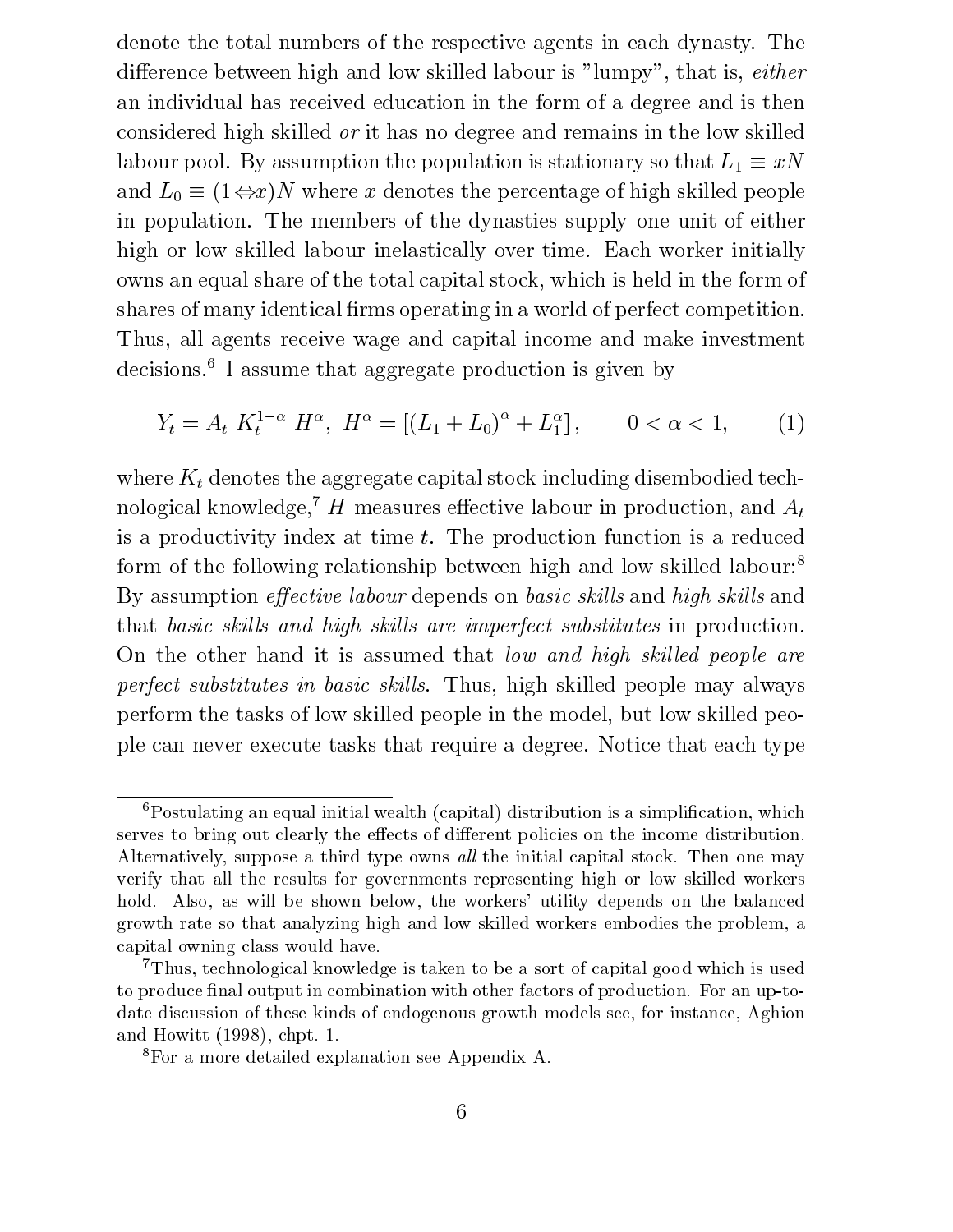of labour alone is not an essential input in production.

The government runs a balanced budget at each point in time, uses its tax revenues to finance public education and maintains a constant ratio of expenditure  $G_t$  to its tax base.<sup>9</sup> It taxes the agents' wealth holdings at a constant rate  $\tau$  on the capital stock of the representative agent  $\kappa_t = \frac{z_t}{N}$ . So  $G_t = \tau \kappa_t / N = \tau \Lambda_t$  and  $\frac{z_t}{K_t} = \tau$  for all t. Thus, real resources are taken from the private sector and used to finance public education, which generates high skilled workers. In general, public education is 'produced' using government resources and other factors such as high skilled labour itself. That is captured by the following reduced form of the education technology

$$
x = \tau^{\epsilon} \quad \text{where} \quad 0 < \epsilon \le 1 \tag{2}
$$

 $x_{\tau} = \epsilon \tau$   $\tau > 0$  and  $x_{\tau \tau} = \epsilon (\epsilon \Leftrightarrow 1) \tau$   $\tau$   $\tau > 0$ . Thus, if the government channels more resources into the education process, it will generate more high skilled people,  $x_{\tau} > 0$ . However, doing this generally becomes more difficult at the margin. This is supposed to reflect that, if  $x_{\tau\tau} < 0$ , more public resources provided to the education sector lead to a decreasing marginal product of those resources due to congestion or other effects. The parameter  $\epsilon$  measures the productivity of the education sector.<sup>10</sup> If  $\epsilon$  < 1, the education sector is productive and a marginal increase in the wealth tax rate increases education output substantially. Underlying that is the description of an education sector with spillovers from, for instance,

<sup>9</sup>Various tax bases would be possible to investigate in the model. Capital taxes are considered to keep the analysis simple and are supposed to capture a broad class of tax arrangements. For a similar approach in a different context see Alesina and Rodrik (1994).

<sup>&</sup>lt;sup>10</sup>The reduced form education technology directly relates the percentage of high skilled people  $(x)$  to the percentage of resources (wealth) going into the education sector  $(\tau)$ . Then  $\epsilon$  may be viewed as the elasticity of education output to education financing (input) and may be interpreted as a productivity measure. As  $x_{\epsilon} = \tau^*$  in( $\tau$ )  $\leq$  0 because  $\tau \leq 1$ , a higher  $\epsilon$  reduces output for given  $\tau$ . Thus, for given policy a decrease in  $\epsilon$  reflects a more productive education technology. Also and more conventionally, let  $pr = \frac{1}{\tau}$  denote productivity. Then  $pr = \tau^*$   $\tau$ , which is decreasing in  $\epsilon$  as well. Hence, for given policy productivity would be decreasing in  $\epsilon$ according to both productivity concepts.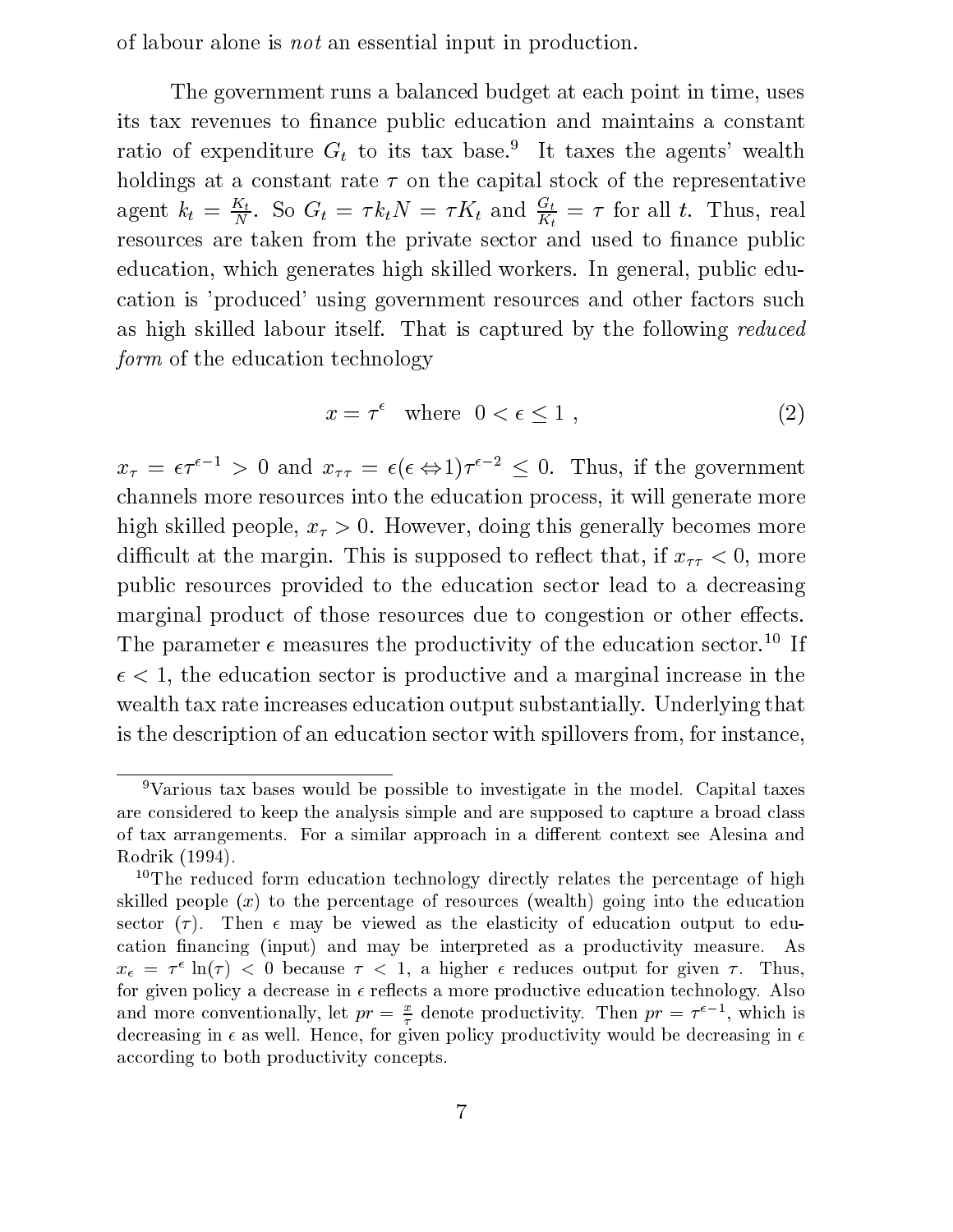high skilled to new high skilled people or where the capital equipment such as computers makes the education technology very productive. The case  $\epsilon = 1$  looks as though the education technology were quite productive as well, since then the number of high skilled people rises one-to-one with an increase in the tax rate. However,  $x_{\epsilon} < 0$  for given policy so that a higher  $\epsilon$  leads to less high skilled people (education output). Combining this with the assumption of a non-increasing marginal product  $(x_{\tau\tau} \leq 0)$ may justify calling  $\epsilon = 1$  a relatively unproductive education technology.

Equation (2) is compatible with many models that also use high skilled labour as an input generating education. For instance, let  $h_t$ denote the total stock of human capital in the economy in a discrete time model. Following Azariadis and Drazen (1990) assume that human capital evolves according to

$$
h_{t+1} = f(G_t, K_t, h_t) h_t
$$

where new human capital  $h_{t+1}$  is produced by non-increasing returns. Here human capital formation would depend on the level of the stock of knowledge  $h_t$ , government resources provided for education  $G_t$  and the tax base  $K_t$ . The function  $f(\cdot)$  governs the evolution of human capital. Assume that it is separable in the form  $f(g(G_t, K_t), h_t)$ . Let  $g = c\left(\frac{G_t}{K_t}\right) =$  $c(\tau)$  and for simplicity

$$
h_{t+1} = c(\tau) h_t^{\beta}
$$
, where  $c \ge 0$ ,  $c' > 0$ ,  $c'' \le 0$ ,  $0 < \beta < 1$ .

where  $\beta$  measures the productivity of the education sector and  $c(\tau)$  captures the efficiency or quality of education, depending on the government resources channeled into education.<sup>11</sup> What distinguishes this model from those contributions is that in this paper human capital is carried discretely by the agents and so  $h_t = x_tN$ . Normalize population by setting  $N = 1$ . Then total human capital at date t is given by  $x_t$ . In a

<sup>11</sup>For a similar expression in an optimizing agent framework, see Nerlove, Razin, Sadka and von Weizsäcker (1993) eqn. (7).) That is a widely used specification. See, for example, eqns. (1), (2) in Glomm and Ravikumar (1992), eqn. (1) in Eckstein and Zilcha (1994), or eqn. (2) in Razin and Yuen (1996).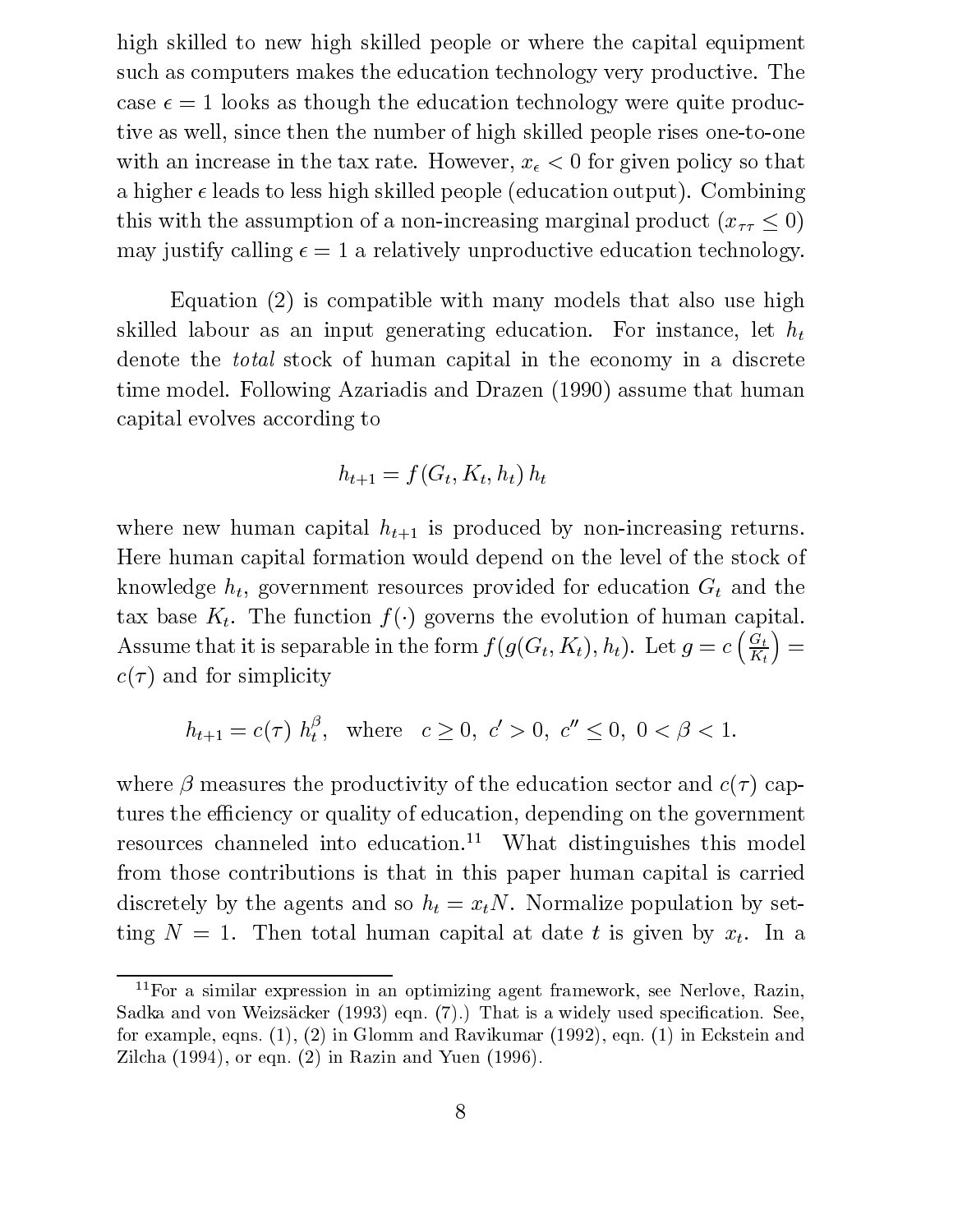steady state  $\bar{x} = x_t = x_{t+1}$  and so

$$
\bar x=c(\tau)^{\frac{1}{1-\beta}}.
$$

Next suppose that the efficiency of the education sector is described by  $c(\tau) = \tau^c$  where  $0 \le \mu \le 0$ . For non-increasing returns to scale it is necessary that  $\mu + \beta \leq 1$ . Let  $\frac{r}{1-\beta} \equiv \epsilon$  then the more explicit set-up would be equivalent to (2) in steady state. As  $\bar{x}_{\epsilon} < 0$ , any increase  $\epsilon$ would mean that less human capital is generated in steady state. From the assumption of non-increasing returns to scale it follows that  $\mu \leq 1 \Leftrightarrow \beta$ so that  $\epsilon \leq 1$ . Hence,  $\epsilon = 1$  would represent a relatively unproductive human capital formation process.

Finally, notice that from equation (2) choosing  $\tau$  is equivalent to choosing  $x$ . For the rest of the chapter it is convenient to use the inverse relationship = x  $\overline{\epsilon}$  whenever the government chooses taxes.

#### The Private Sector 2.1

There are as many identical firms as individuals and the firms face perfect competition. I assume that there is a capital spillover, which takes the for a state  $\mathbf{A}$  and  $\mathbf{A}$  and  $\mathbf{A}$  and  $\mathbf{A}$  are  $\mathbf{A}$  and  $\mathbf{A}$  and  $\mathbf{A}$  are  $\mathbf{A}$  and  $\mathbf{A}$  and  $\mathbf{A}$  are  $\mathbf{A}$  and  $\mathbf{A}$  are  $\mathbf{A}$  and  $\mathbf{A}$  are  $\mathbf{A}$  and  $\mathbf{A}$  are Kt na matangana at ang panganang pangangang pangangang pangangang pangangang pangangang pangangang pangang pangan  $\sqrt{n}$  .  $\mathcal{L} = \mathcal{k}_t^{\, \prime},$  where  $\eta \geq \alpha,$  so that the *average* capital stock is the source of a positive externality.<sup>--</sup> Then simplify by setting  $\eta = \alpha$ which allows one to concentrate on steady state behaviour. For a justification see Romer (1986). As the firms cannot influence the externality, it does not enter their decision directly so that

$$
r = (1 \Leftrightarrow \alpha) k_t^{\alpha} K_t^{-\alpha} H^{\alpha},
$$
  
\n
$$
w_1 = \alpha k_t^{\alpha} K_t^{1-\alpha} \left[ (L_1 + L_0)^{\alpha-1} + L_1^{\alpha-1} \right],
$$
  
\n
$$
w_0 = \alpha k_t^{\alpha} K_t^{1-\alpha} (L_1 + L_0)^{\alpha-1}.
$$
\n(3)

The workers have logarithmic utility and own all the assets which are collateralized one-to-one by capital. A representative worker takes the

<sup>&</sup>lt;sup>12</sup>The model also works if the externality depends on the *entire* capital stock instead.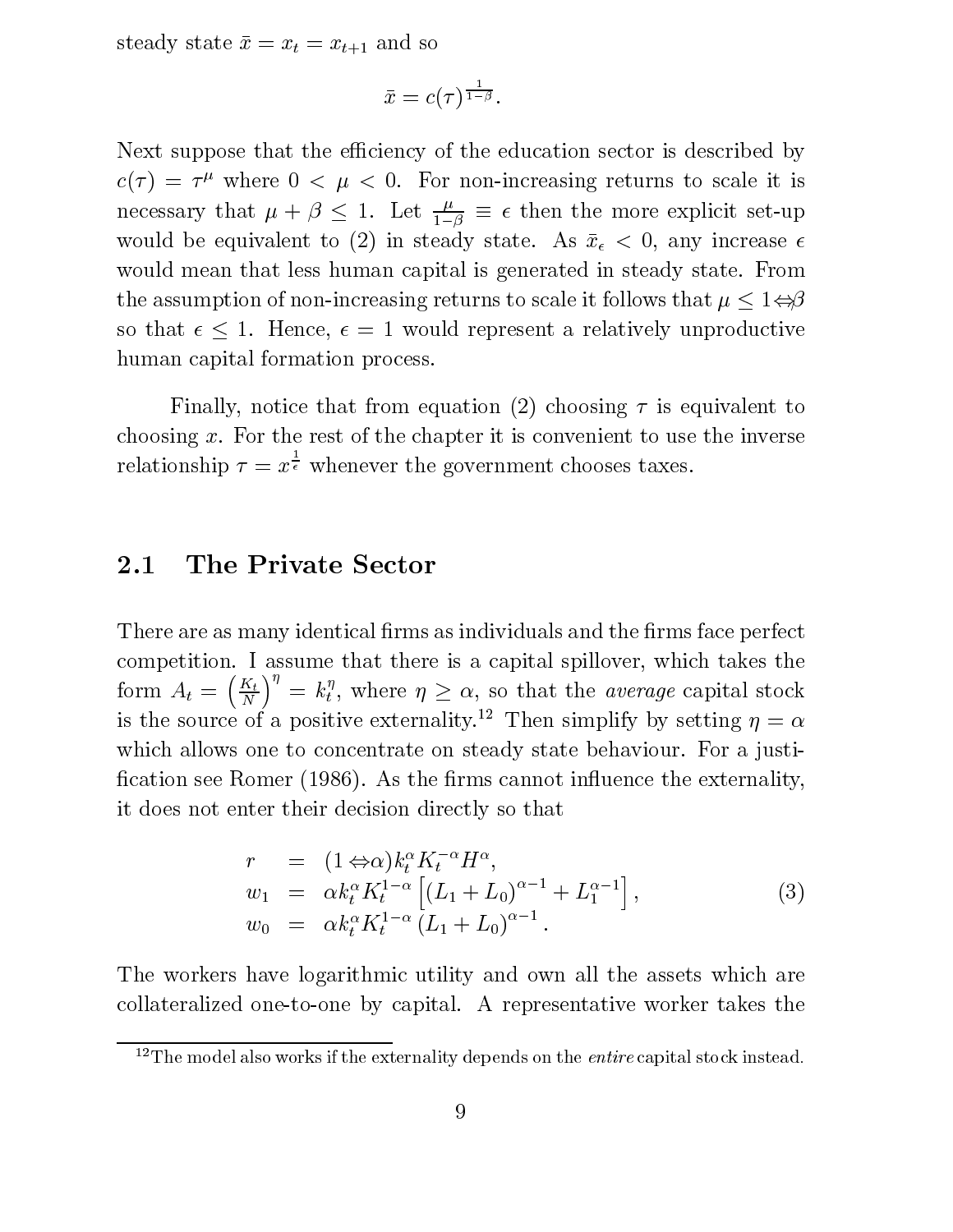paths of  $r, w_1, w_0, \tau$  as given and solves the problem

$$
\max_{c_i} \int_0^\infty \ln c_i \ e^{-\rho t} \ dt \tag{4}
$$

s.t. 
$$
\dot{k} = w_i + (r \Leftrightarrow \tau)k \Leftrightarrow c_i
$$
  $i = 0, 1$  (5)  
 $k_0 = \text{constant}, k_\infty = \text{free}.$ 

Equation (5) is the worker's dynamic budget constraint. The worker's problem is a standard one (see e.g Chiang (1992), chpt. 9.) and its solution involves the following growth rate of the average high or low skilled worker's consumption

$$
\gamma = \gamma_{c_0} = \gamma_{c_1} = (r \Leftrightarrow \tau) \Leftrightarrow \rho. \tag{6}
$$

So consumption of all workers grows at the same rate in the optimum and depends on the after-tax return on capital. As the workers own the initial capital stock equally and have identical utility functions, their investment decisions are the same. Thus, the wealth distribution will not change over time and all agents continue to own equal shares of the total capital stock over time. The only difference in utility stems from different wage incomes which affect the instantaneous levels of steady state consumption.

#### 2.2 Market Equilibrium

For the rest of the paper normalize by setting  $N = 1$  so that the factor rewards in (3) are given by

$$
r = (1 \Leftrightarrow \alpha)(1 + x^{\alpha})
$$
,  $w_1 = \alpha k_t (1 + x^{\alpha - 1})$  and  $w_0 = \alpha k_t$ . (7)

The return on capital is constant over time and wages grow with capital. As  $w_1 = w_0 (1 + x^{\alpha-1})$ , high skilled labour receives a premium over what their low skilled counterpart gets. That reflects the fact that the high skilled may always perfectly substitute for low skilled labour so that both types of labour receive the same wage  $w_0$  for routine tasks and that performing high skilled tasks is remunerated by the additional amount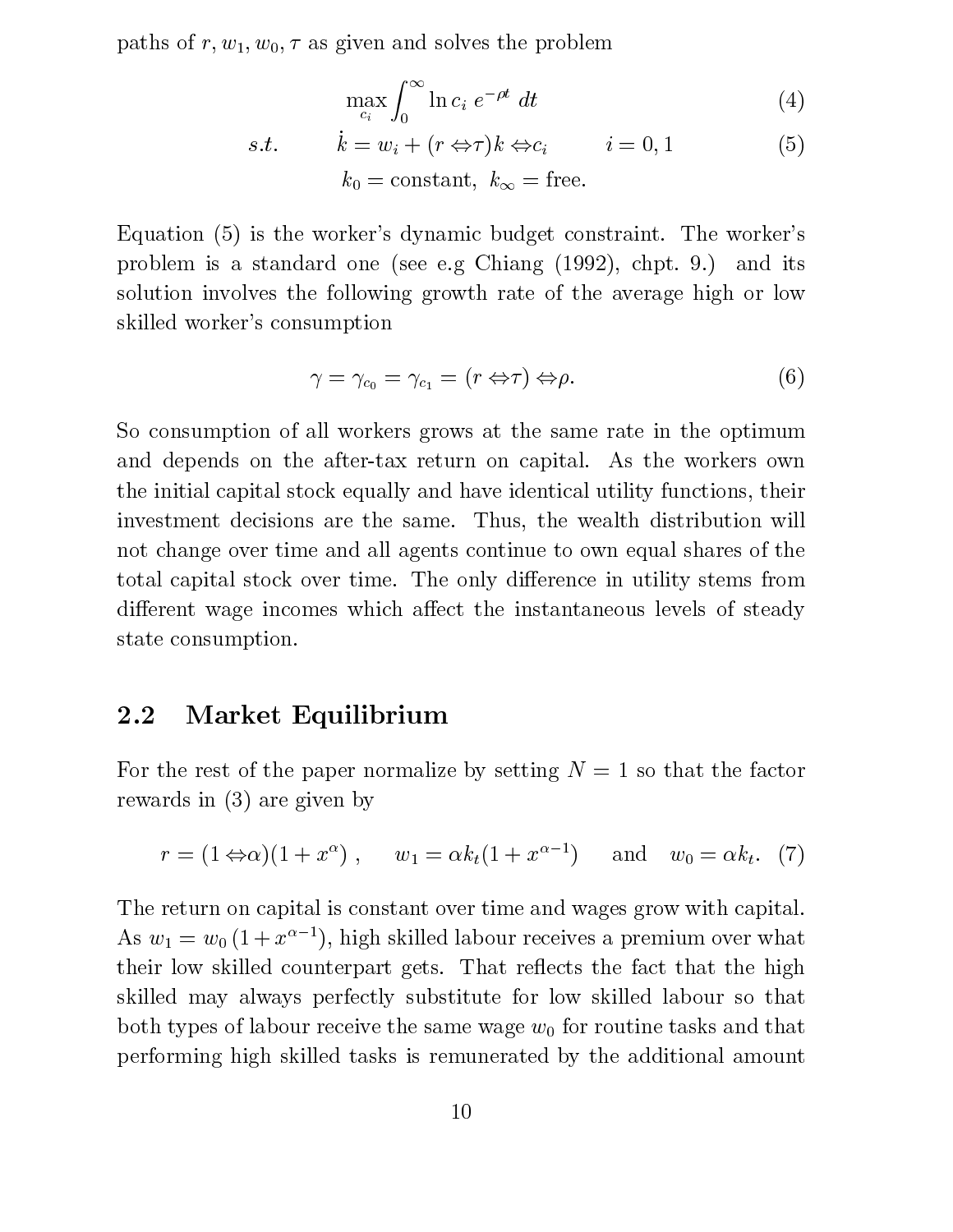$w_0 x$  – . The premium depends on the percentage of high skilled labour in the population, grows over time at the rate  $\gamma$  and is decreasing in x for a given capital stock.

From the production function one immediately gets  $\gamma_y = \gamma_k$  so that per capita output and the capital-labour ratio grow at the same rate. With constant N total output also grows at the same rate as the aggregate capital stock. From (6) the consumption of the representative worker grows at  $\gamma$ . Each worker owns  $\kappa_0 = \frac{\gamma}{N}$  units of the initial capital stock. Equation (5) implies  $k = w_i + (r \Leftrightarrow r)k \Leftrightarrow c_i$  so that  $\gamma_k = \frac{w_i - k}{k} \Leftrightarrow (r \Leftrightarrow$  $\tau$ ) for  $i = 0, 1$  where  $(r \Leftrightarrow \tau)$  is constant. In steady state,  $\gamma_k$  is constant by definition. But  $\frac{m}{k}$  is constant as well, because from (*i*)

$$
\frac{w_1}{k_t} = \frac{\alpha k_t (1 + x^{\alpha - 1})}{k_t} = \alpha (1 + x^{\alpha - 1}) \text{ and } \frac{w_0}{k_t} = \alpha,
$$

which implies  $\gamma_k = \gamma$ . Thus, the economy is characterized by *balanced*  $\mathcal{G}$  , where  $\mathcal{G}$  is the steady state with  $\mathcal{G}$  and  $\mathcal{G}$  is the  $\mathcal{G}$  state  $\mathcal{G}$  is the steady of  $\mathcal{G}$ 

Furthermore, from equation (5) and using  $\gamma_k k = \dot{k}$  and  $\gamma_k = \gamma_{c_1} =$ in state one of the obtains one obtains (received the  $\mu$  )  $\mu$  ,  $\mu$  and  $\mu$  and  $\mu$  is the  $\mu$  -  $\mu$  -  $\mu$  -  $\mu$  -  $\mu$  -  $\mu$ 

$$
c_1 = w_1 + \rho k_t
$$
 and  $c_0 = w_0 + \rho k_t$  (8)

are the instantaneous consumption levels of a representative high or low skilled worker in steady state.

From (6), (7) and = x  $\bar{t}$  one obtains  $\gamma = (1 \Leftrightarrow \alpha) (1 + x^{\alpha}) \Leftrightarrow x \bar{t} \Leftrightarrow \rho$  $\bar{t} \Leftrightarrow \rho$ so that for given  $\tau$  an increase in x raises growth. The necessary first order condition for growth maximization involves  $\alpha(1 \Leftrightarrow \alpha)x^{\alpha-1} = \frac{x^{\frac{1}{\epsilon}-1}}{x}$ which upon solving for  $x$  establishes that

$$
\hat{x} = \left[\epsilon \alpha (1 \Leftrightarrow \alpha)\right]^{\frac{\epsilon}{1 - \epsilon \alpha}}\tag{9}
$$

is the growth maximizing percentage of high skilled workers in the pop- $\blacksquare$  $\frac{1-\epsilon\alpha}{\epsilon}$  is the growth maximizing tax rate.

 $\blacksquare$  . The contract matrix chooses  $q$  ,  $\blacksquare$  . The choose  $\blacksquare$  (1  $\blacksquare$  )]]  $\frac{1}{1-\epsilon\alpha}$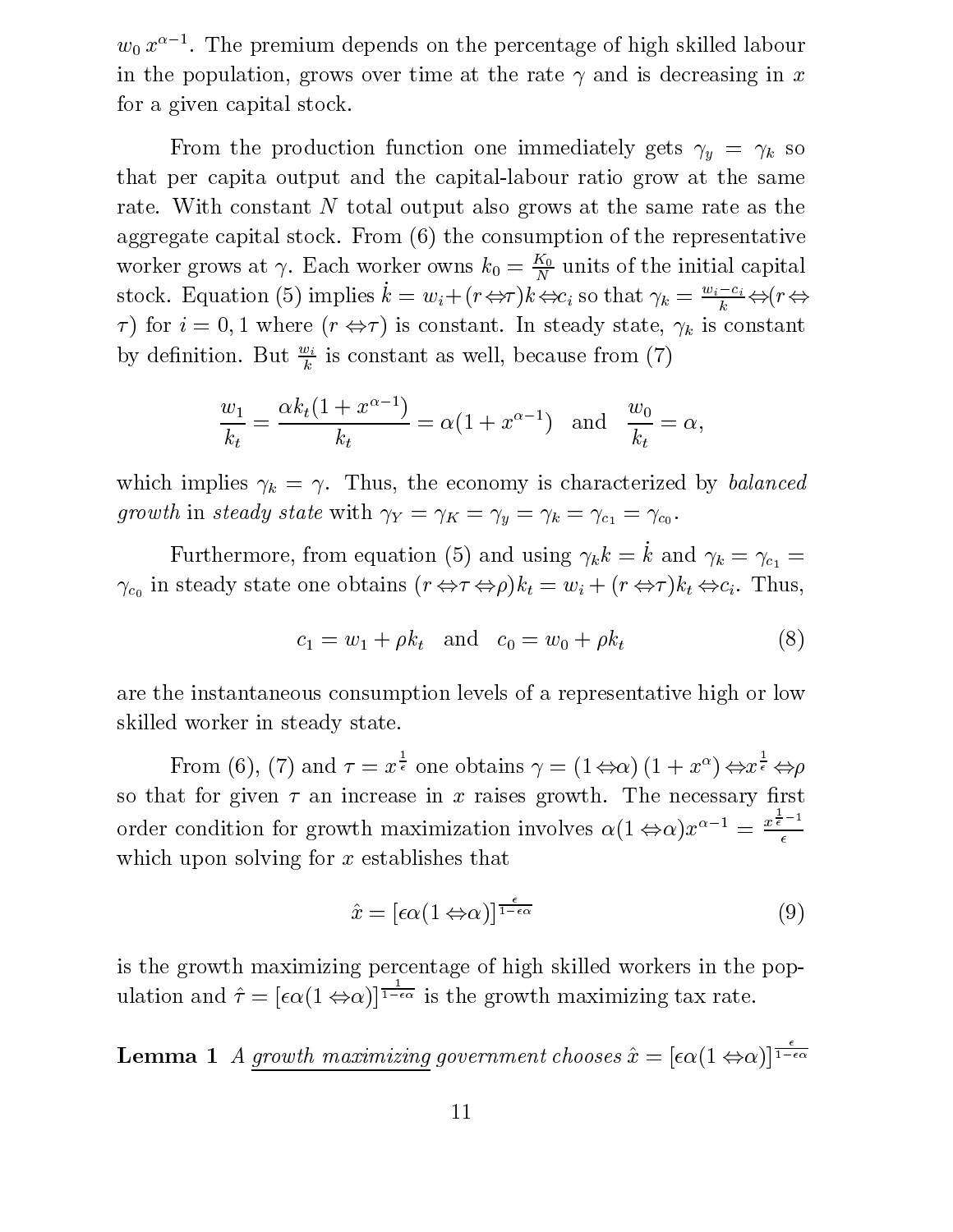$and \hat{\tau} = [\epsilon \alpha (1 \Leftrightarrow \alpha)]^{\frac{1}{1-\epsilon \alpha}}.$ 

Growth is a concave function of x since for  $\epsilon \leq 1$  and any x

$$
\frac{d^2\gamma}{(dx)^2} = \Leftrightarrow \alpha (1 \Leftrightarrow \alpha)^2 x^{\alpha - 2} \Leftrightarrow \frac{1}{\epsilon} \left(\frac{1}{\epsilon} \Leftrightarrow 1\right) x^{\frac{1 - 2\epsilon}{\epsilon}} < 0
$$

and the marginal growth rate for  $x \to 0$  is infinity,

$$
\lim_{x \to 0} \frac{d\gamma}{dx} = x^{\alpha - 1} \left[ \alpha(1 \Leftrightarrow \alpha) \Leftrightarrow \frac{x^{\frac{1}{\epsilon} - \alpha}}{\epsilon} \right] = +\infty
$$

since  $\frac{1}{\epsilon} \geq 1$  by assumption. By the concavity of  $\gamma$  and given the above properties there is a  $\gamma(x)$ , generating the same growth as  $\gamma(0)$ . In that case the government chooses a rather high tax rate, implying a high  $x$ . So in the model it is possible that an economy has high skilled workers, but does not do better than another economy with no high skilled people. That  $x$  is given by

$$
\gamma(0) \Leftrightarrow \gamma(x) = (1 \Leftrightarrow \alpha) \Leftrightarrow \rho \Leftrightarrow (1 \Leftrightarrow \alpha) [1 + x^{\alpha}] + x^{\frac{1}{\epsilon}} + \rho = 0
$$
  

$$
\tilde{x} = (1 \Leftrightarrow \alpha)^{\frac{\epsilon}{1 - \epsilon \alpha}}
$$
 (10)

and clearly  $\tilde{x} > \hat{x}$ . The effect of a change in the productivity of the education sector for a given  $x \in (0, 1)$  is given by

$$
\frac{d\gamma}{d\epsilon} = \frac{\ln(x) \; x^{\frac{1}{\epsilon}}}{\epsilon^2} < 0.
$$

An increase in  $\epsilon$  makes the production of education more difficult. So a reduction in  $\epsilon$ , that is, making the education technology more productive, raises the growth rate. Hence, the growth maximizing x must also be higher.

**Lemma 2** The growth rate  $\gamma$  has the following properties:

1. 
$$
\gamma
$$
 is concave in x. 2.  $\lim_{x \to 0} \frac{d\gamma}{dx} = +\infty$ .  
3.  $\frac{d\gamma}{d\epsilon} < 0$  for  $x \in (0, 1)$ . 4. If  $\tilde{x} = (1 \Leftrightarrow \alpha)^{\frac{\epsilon}{1 - \epsilon \alpha}}$ , then  $\gamma(0) = \gamma(x)$ .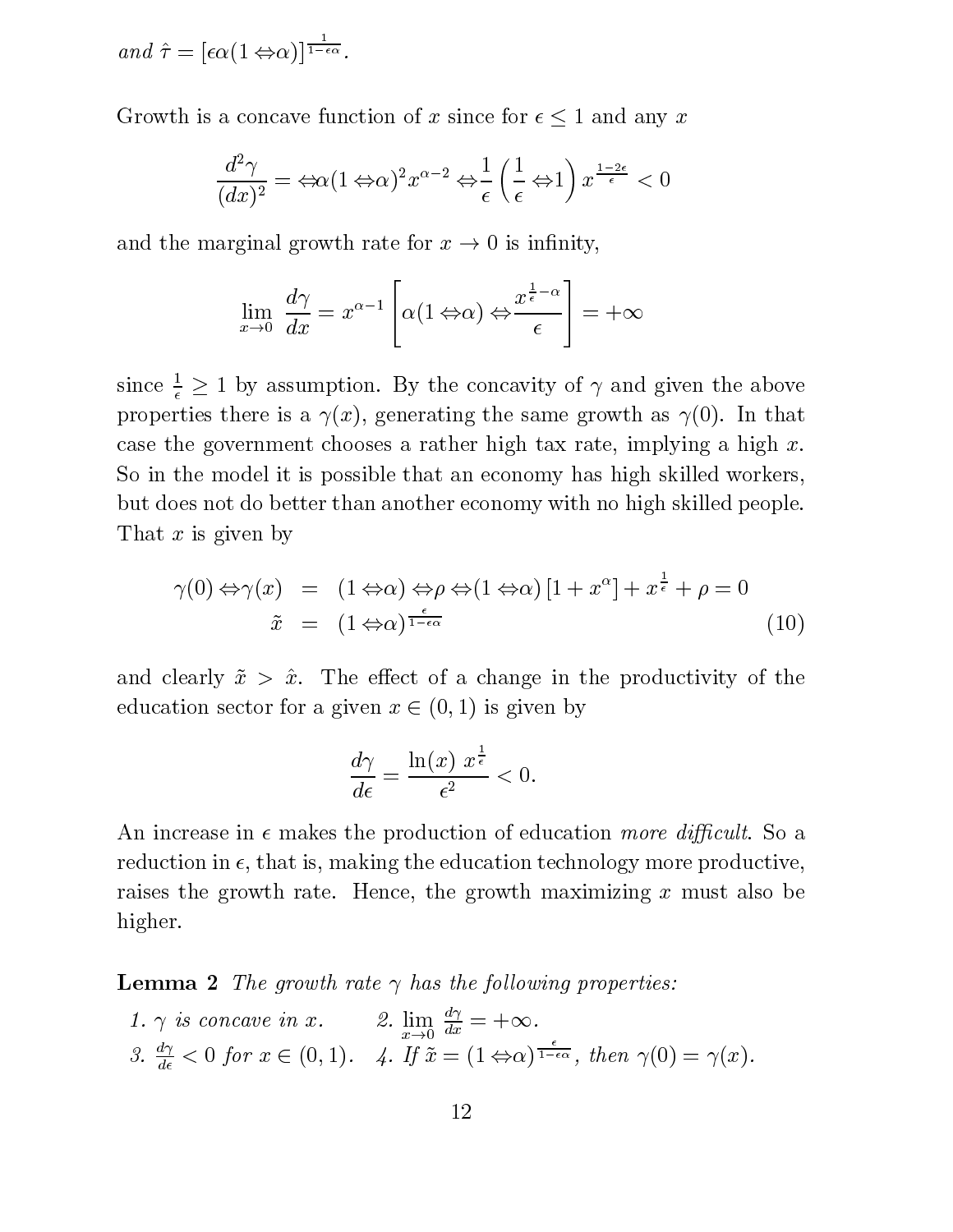The properties can be read off from Figure 1. It can be seen that the



Figure 1:  $\gamma$  as a function of x for different  $\epsilon$ 

growth maximizing  $x$  increases with an increase in the productivity (lower  $\epsilon$ ) of the education technology and that there exists a  $\tilde{x}$  where  $\gamma(0)$  =  $\gamma(x)$ .

#### 2.3 **Income Inequality**

In the model all income differences between individuals are due to differences in wage income. If one wants to relate growth to income inequality it makes sense to look at an average of personal wage incomes over time. If the agents can sell their income stream in a perfect capital market, they will discount their stream of wages by the market rate of return on assets,  $r \Leftrightarrow \tau$ . Consequently, the present value of their lifetime wages is

$$
\int_0^\infty w_{it} e^{-(r-\tau)t} dt = \int_0^\infty w_{i0} e^{\gamma t} e^{-(r-\tau)t} = \frac{w_{i0}}{\rho} \equiv w_i^d \text{ where } i = 0, 1.
$$

Thus,  $w_i^d$  denotes the sum of an individual's wage income discounted by the market rate of return on assets. That is the income concept used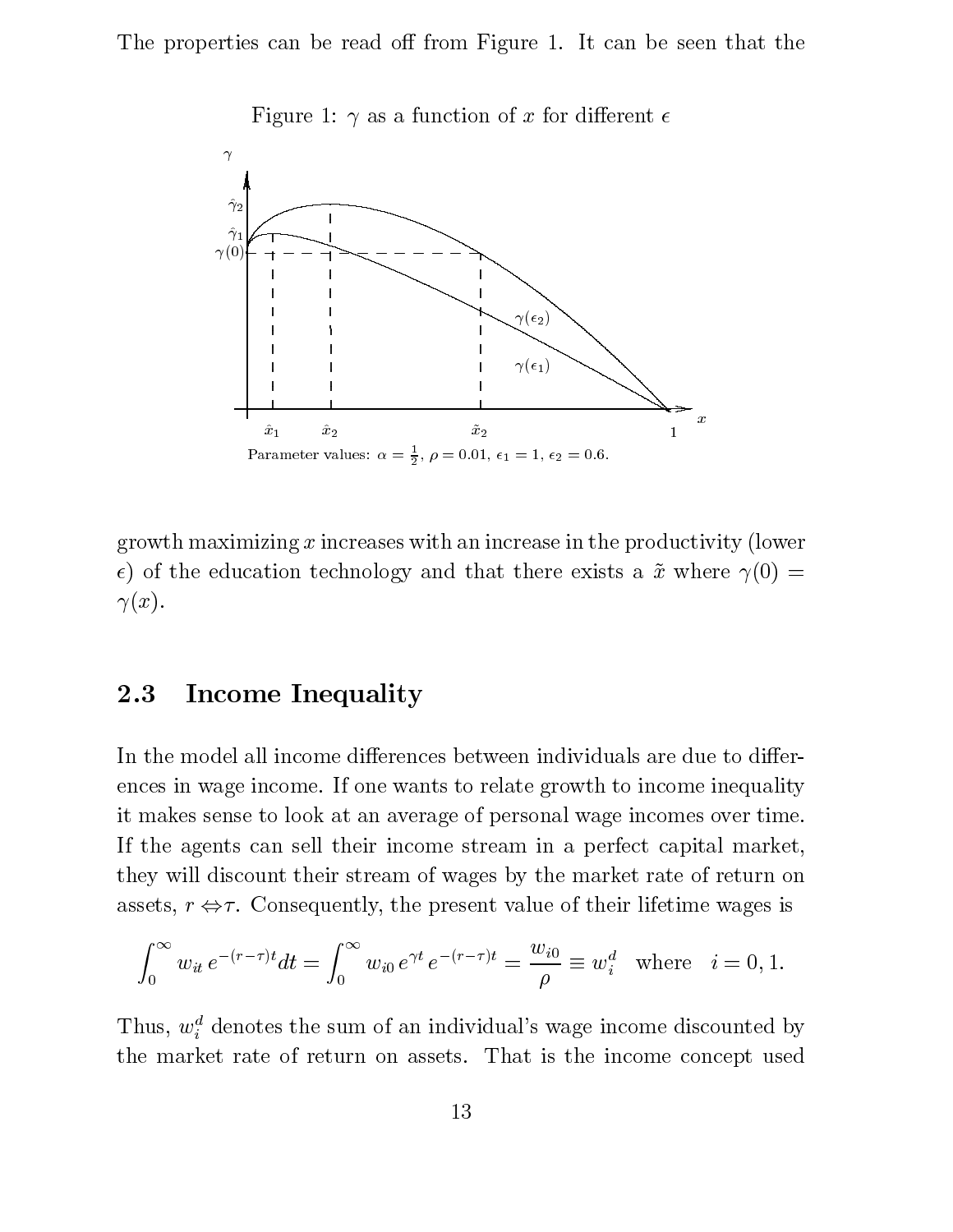when analyzing the wage income distribution in this paper.<sup>13</sup> Notice

$$
w_0^d = \frac{w_0}{\rho} = \frac{\alpha k_0}{\rho} \quad \text{and} \quad w_1^d = \frac{w_1}{\rho} = \frac{\alpha k_0 (1 + x^{\alpha - 1})}{\rho} \tag{11}
$$

and that the mean of the discounted sum of wage incomes is

$$
\mu^d = (1 \Leftrightarrow x)w_0^d + xw_1^d = \frac{(1+x^{\alpha})\alpha k_0}{\rho}.\tag{12}
$$

implying  $\frac{dw_0^2}{dx} = 0$ ,  $\frac{dw_1^2}{dx} < 0$  and  $\frac{d\mu^u}{dx} > 0$ , that is, the mean of the PV of lifetime wage income is increasing in  $x$ . In order to compare any two cumulative distribution functions of discounted lifetime wage income assume  $x_1 > x$ . Then the different values of x will give rise to two cumulative distribution functions,  $F(w_i(x_1))$  and  $G(w_i(x))$ , which have unequal means.

If F dominates G in the sense of Second Order Stochastic Domi*nance* (SOSD), then  $F$  will be preferred to  $G$  by any increasing, concave social welfare function according to Atkinson (1970). Geometrically, a distribution  $F(w)$  dominates another distribution  $G(w)$  in the sense of SOSD if over every interval [0, c], the area under  $F(w)$  is never greater (and sometimes smaller) than the corresponding area under  $G(w)$ .<sup>14</sup>

Second Order Stochastic Dominance is equivalent to *Generalized* Lorenz Curve (GLC) dominance. (For a proof see, for example, Lambert (1993), pp. 62-66.) A GLC is obtained by multiplying the values of the y-axis of an ordinary Lorenz Curve, which relates the share of the population (x-axis) to the share in total income (y-axis) that that population share receives, by mean income, i.e. (share of total income) - (mean income). The GLC for the distribution of the PV of lifetime wages is

<sup>&</sup>lt;sup>13</sup>Other income variables one may want to use are current wage income  $w_{it}$ , detrended initial wages  $w_{i0}$ , or capital adjusted wages  $\frac{u_i}{k_t}$ . All of these concepts suffer from the problem that do not fully reflect the path the wages follow.

<sup>&</sup>lt;sup>14</sup>The concept derives from evaluating risky returns under conditions of uncertainty. See e.g. Hirshleifer and Riley (1992), chpt. 3.4. Formally and for non-negative incomes,  $\mathcal{C}$  contracts the contract of  $\mathcal{C}$ 

Second Order Stochastic Dominance requires  $\int_{0}^{c} F(w) dw < \int_{0}^{c} G(w) dw$ .  $\mathbb{C}^n$  (where  $\mathbb{C}^n$  are  $\mathbb{C}^n$  and  $\mathbb{C}^n$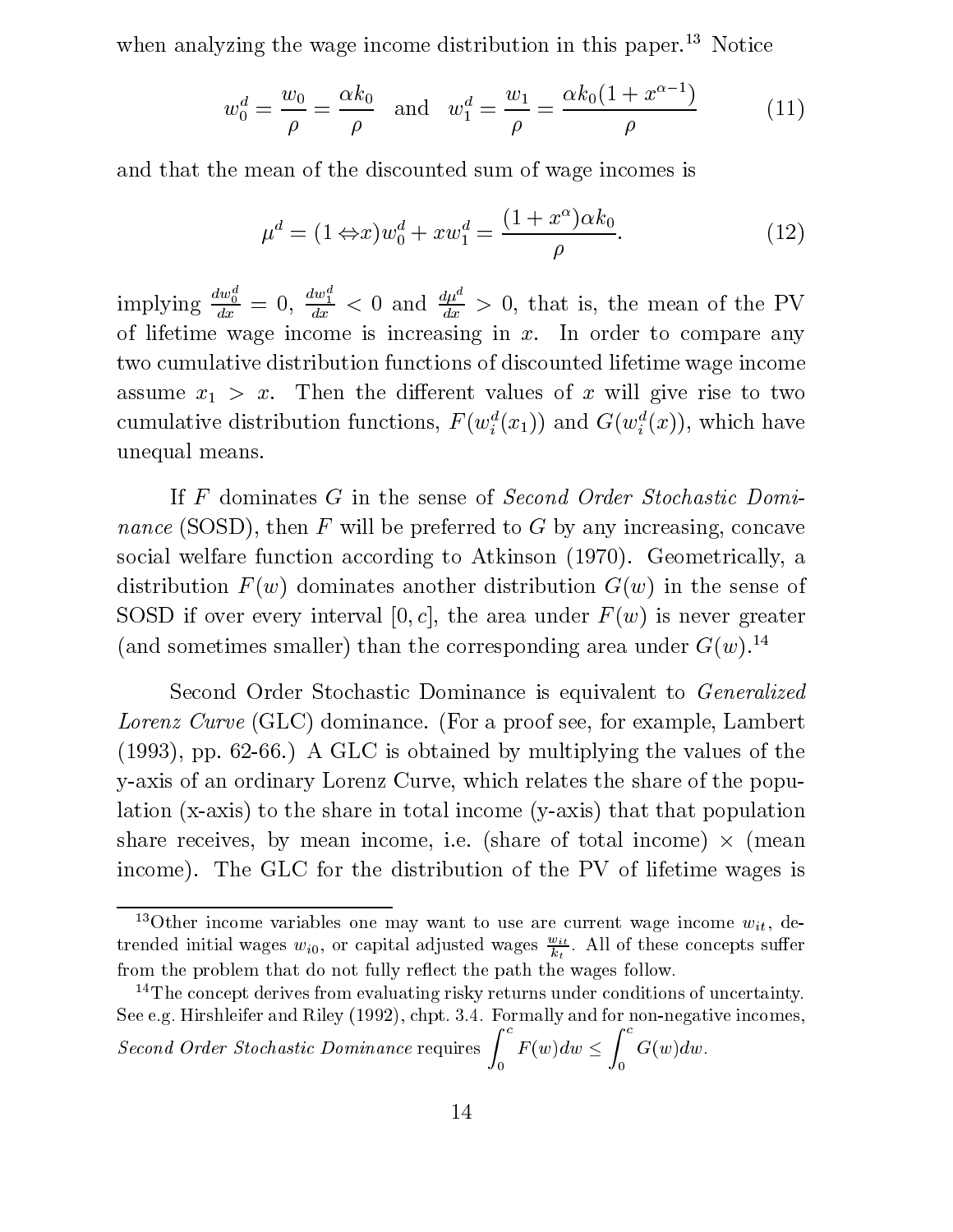presented below.



Figure 2: Generalized Lorenz Curve

A GLC  $dominates$  another one if the two curves do not cross and one is completely above the other one. In the figure the income distribution associated with  $x_1 > x$  GLC-dominates the income distribution for x. The reason is that an increase in x raises  $\mu^d$  and shifts the kink at B to a point  $B'$  which is to the left and on the old  $GLC(x)$ .

According to a theorem by Shorrocks (1983) GLC dominance carries with it welfare approval according to every increasing, strictly concave utility-of-income function. Put another way: Every individualistic additively separable symmetric and inequality-averse social welfare function would prefer the GLC dominating income distribution. That means that according to the GLC dominance criterion there exists a unanimous preference for the (PV of lifetime wage) income distribution with the higher GLC. Even the high skilled would prefer the distribution with a higher x under e.g. a veil of ignorance. In that sense the model's society as a whole would prefer the distribution of the PV of lifetime wage income generated by the higher percentage of high skilled people.<sup>15</sup>

<sup>&</sup>lt;sup>15</sup>It is straightforward to see that exactly the same holds for the distribution of detrended (initial) wage incomes  $w_{i0}$  and capital adjusted wages  $\frac{w_{i}}{k_{t}}$ . It also holds if one works with current wage rates  $w_{it}$  and  $x \leq \hat{x}$ . In that case an increase in x causes the new GLC to be everywhere above the old GLC for  $t > 0$ , because the capital stock would be higher at each date and mean income would rise. However, if  $x > \hat{x}$ it does not necessarily hold.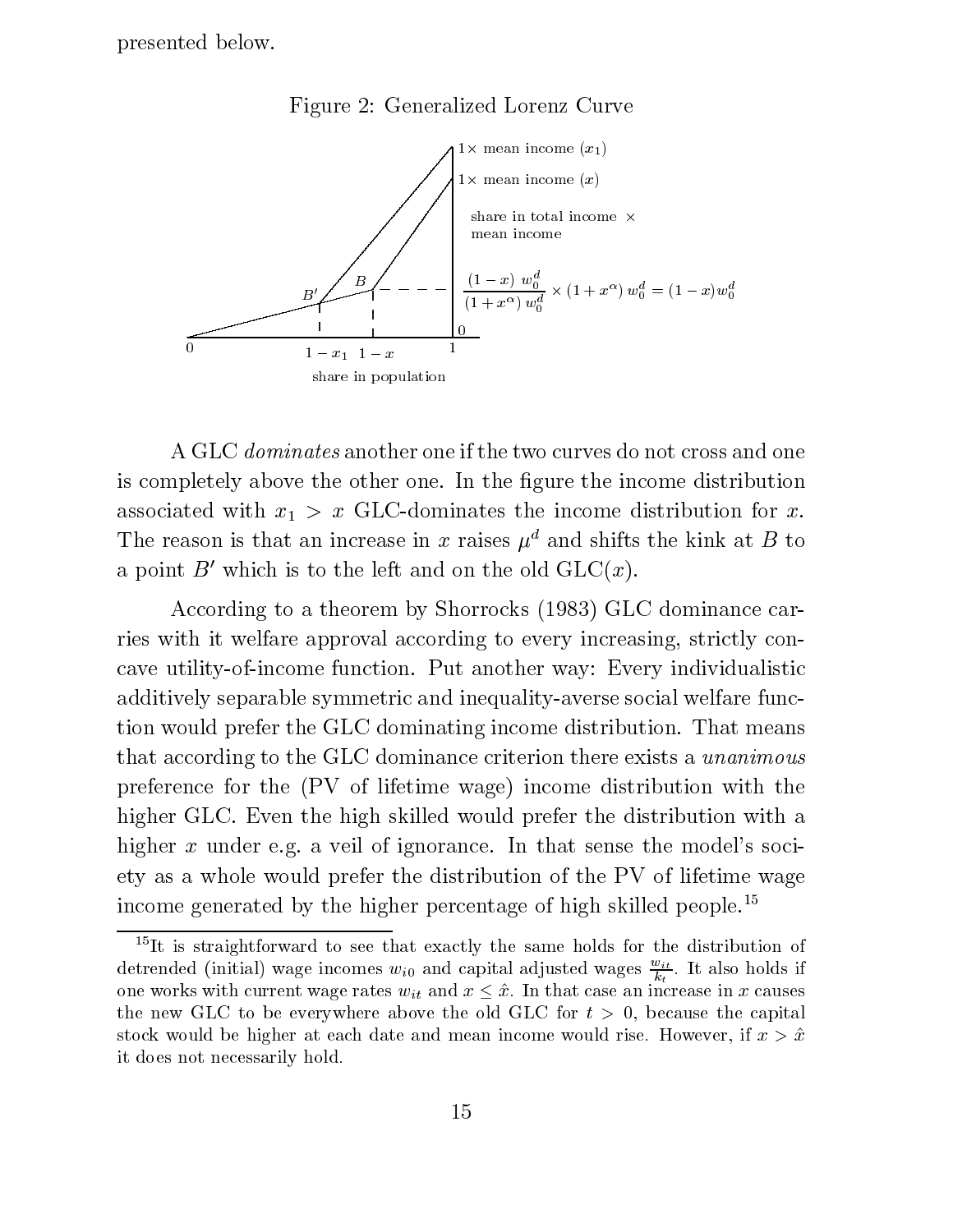Let  $I(x)$  be any inequality measure reflecting that a higher x leads to a GLC dominating distribution.<sup>16</sup> Then  $I(0) = I(1) = 0 < I(x)$  and  $\overline{dx}$   $\leq$  0 for  $x \in (0,1)$ . Thus, according to  $I(x)$  and for the PV of lifetime wage incomes there is no measured inequality if all agents get the same wage and they are all either equally high or low skilled. If there is any skill heterogeneity, producing more skills reduces inequality in the PV of inetime wage incomes if measured by  $I(x)$ . Furthermore, as  $x = \tau$  and so  $I(\tau)$ , a decrease in  $\epsilon$  for a given policy  $\tau$ , would lower  $I(x)$ .

**Proposition 1** If there is heterogeneity in skills,  $x \in (0, 1)$ , an increase in the percentage of high skilled people or an increase in the productivity of the education technology (lower  $\epsilon$ ) for given policy reduce inequality in the present value of lifetime wage incomes in the sense of Generalized Lorenz Curve Dominance.

Thus, according to the proposition and in terms of the PV of lifetime wage income an increase in the number of high skilled people represents an equalizing income transfer from a rich, high skilled to a relatively poor, low skilled person.

### 2.4 The Government

The government takes the optimal decision of the workers as given and chooses taxes to generate education output. This is equivalent to choosing  $x$  in the model. I assume that the government has different objectives. For instance, it may represent only high skilled workers, only low skilled workers or a mixture of the two. Integrating the utility of the representative low and high skilled worker as given by (4) one obtains (See

<sup>&</sup>lt;sup>16</sup>A simple measure satisfying the properties of  $I(x)$  is  $I = \frac{w_1}{w_0^d} - 1$  which Fields  $(1987)$ , axiom A5, calls *relative gap inequality*, defined in terms of mean wage incomes of the two groups. Notice that the measure as such does not take explicit account of the population composition. However, in the model it implicitly does, because the wage rates depend on the relative number of high skilled people. In appendix B I check the properties of  $I(x)$  against those of some other commonly used inequality measures. It is shown that, for instance, the variance and the coefficient of variation have the properties of  $I(x)$  if  $\alpha \leq \frac{1}{2}$ .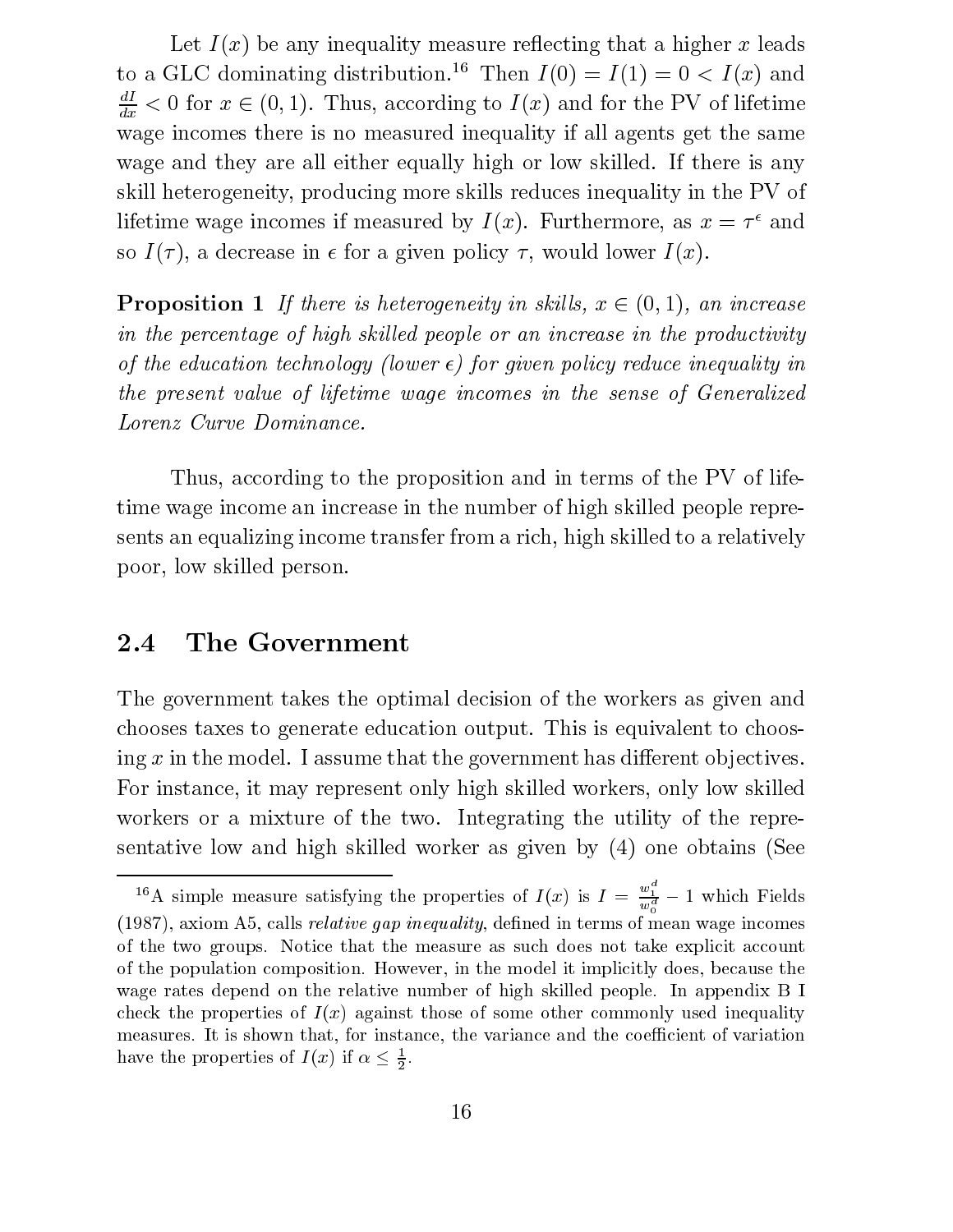Appendix C.)

$$
V^{h} = \frac{\ln c_1}{\rho} + \frac{\gamma}{\rho^2} = \frac{\ln ((\alpha(1 + x^{\alpha - 1}) + \rho)k_0)}{\rho} + \frac{\gamma}{\rho^2} \text{ and } (13)
$$

$$
V^{l} = \frac{\ln c_0}{\rho} + \frac{\gamma}{\rho^2} = \frac{\ln ((\alpha + \rho)k_0)}{\rho} + \frac{\gamma}{\rho^2}.
$$
 (14)

Superscript h (l) stands for high (low) skilled. Notice that  $V^h > V^l$  for  $x \in (0, 1).$ 

A Class of Governments. Consider a government's social welfare function  $W^+(V^-, V^+) = \zeta^+ V^+ + \zeta^+ \Leftrightarrow \zeta^+ V^-$  with  $\zeta^+ \in [0, 1]$  which attaches xed weights on the individual high and low skilled agent's utility. If  $\zeta = 1$  the government is only concerned about the welfare of the representative high skilled worker and if  $\zeta = 0$  it cares about the average low skilled worker only. For all other values of  $\zeta$  it represents a mixture of the representative agents' utility. The FOC for the maximization of  $W^b$ is given by

$$
\zeta \frac{\partial V^h}{\partial x} + (1 \Leftrightarrow \zeta) \frac{\partial V^l}{\partial x} = \frac{\zeta}{\rho} \left( \frac{\partial c_1}{\partial x} \frac{1}{c_1} + \frac{1}{\rho} \frac{\partial \gamma}{\partial x} \right) + \frac{(1 \Leftrightarrow \zeta)}{\rho} \left( \frac{\partial c_0}{\partial x} \frac{1}{c_0} + \frac{1}{\rho} \frac{\partial \gamma}{\partial x} \right) = 0.
$$

Notice that  $\frac{\partial c_0}{\partial x} = 0$  because low skilled labour's wages and consumption do not depend on x. Simplication yields

$$
\Leftrightarrow \left(\frac{\zeta}{\rho}\right) \left(\frac{\alpha(1 \Leftrightarrow \alpha)k_0 x^{\alpha - 2}}{\alpha k_0 (1 + x^{\alpha - 1}) + \rho k_0}\right) + \frac{\gamma_x}{\rho^2} = 0 \tag{15}
$$

where  $\gamma_x = \frac{1}{\partial x}$ . From this one immediately obtains an important result. As the first expression on the LHS is negative for  $\zeta > 0$ ,  $\gamma_x$  must be positive. Given the concavity of  $\gamma$  the government would choose  $x < \hat{x}$ . Thus, a government attaching positive weight to a representative high skilled worker chooses a smaller than the the growth maximizing  $x$ .

The case  $\zeta = 0$  is of special interest because it is equivalent to the choice of a Rawlsian government. A Rawlsian government has a welfare function  $W = min(V_-, V_+)$ . As the wages of the high skilled are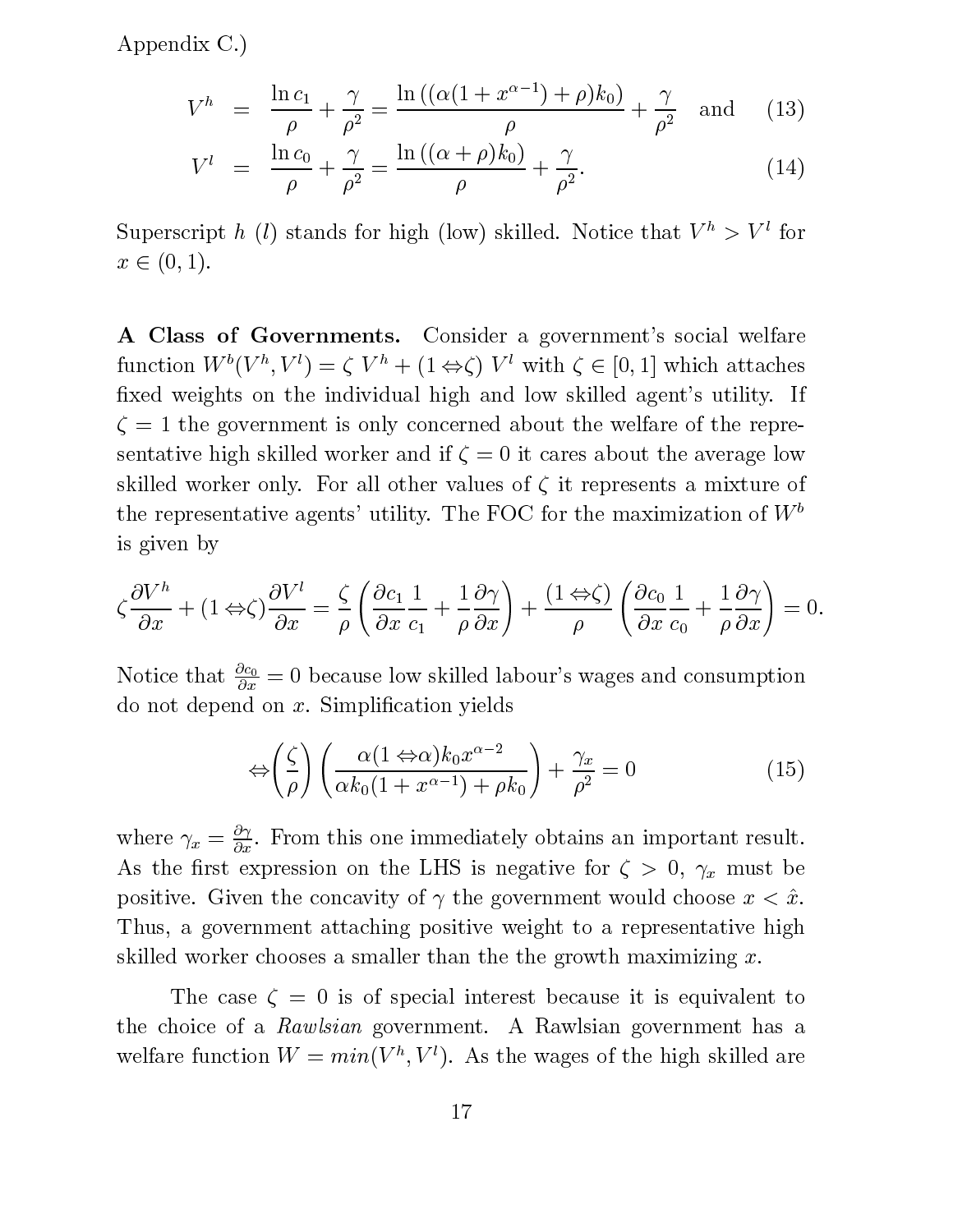always greater than those of the low skilled,  $c_1 > c_0$  and so  $V^h > V^l$ for all  $x \in (0, 1)$ . But then  $\zeta = 0$  captures the preferences of a Rawlsian government with leximin preferences over the individuals' utilities. Thus, a Rawlsian government, which maximizes the utility of the *least well-off*, and a government representing the average low skilled worker, set the growth maximizing tax rate,  $x_l = \hat{x}$ .

If  $\zeta = 1$  the government acts in the interest of the average high skilled worker. That government's choice is equivalent to an Anti-Rawlsian government with *textmax* preferences such that  $W = \max(V^*, V^*),$  Recall  $\gamma_x = \alpha (1 \Leftrightarrow \alpha) x^{\alpha - 1} \Leftrightarrow \frac{x^{\frac{1}{\epsilon} - 1}}{\epsilon}$  and use  $\epsilon$  (15) to get the  $\epsilon$ 

$$
\frac{\epsilon \rho \alpha (1 \Leftrightarrow \alpha) k_0 x^{\alpha - 2}}{\alpha k_0 (1 + x^{\alpha - 1}) + \rho k_0} = \epsilon \alpha (1 \Leftrightarrow \alpha) x^{\alpha - 1} \Leftrightarrow x^{\frac{1}{\epsilon} - 1}
$$

$$
\frac{\epsilon \rho \alpha (1 \Leftrightarrow \alpha)}{\alpha (1 + x^{\alpha - 1}) + \rho} = \epsilon \alpha (1 \Leftrightarrow \alpha) x \Leftrightarrow x^{\frac{1}{\epsilon} - 1 + 2 - \alpha}
$$

$$
\left(\epsilon \alpha (1 \Leftrightarrow \alpha) \Leftrightarrow x^{\frac{1}{\epsilon} - \alpha}\right) \left(\alpha (x + x^{\alpha}) + \rho x\right) = \rho \epsilon \alpha (1 \Leftrightarrow \alpha).
$$

 $\bar{\epsilon}^{-\alpha} = \epsilon \alpha (1 \Leftrightarrow \alpha)$  so that

$$
\left(\hat{x}^{\frac{1}{\epsilon}-\alpha} \Leftrightarrow x^{\frac{1}{\epsilon}-\alpha}\right) \left(\alpha\left(x+x^{\alpha}\right)+\rho x\right) = \rho \hat{x}^{\frac{1}{\epsilon}-\alpha}.\tag{16}
$$

Hence, an increase in  $\zeta$  makes a government choose a x lower than  $\hat{x}$ . The lowest  $x$  will be chosen by a government representing the representative high skilled worker. Call the x chosen by a  $\zeta = 1$  government  $x_h$ . Then  $\hat{x} > x > x_h$  for  $\zeta \in (0, 1)$ .

**Proposition 2** If  $\zeta = 0$ , the government represents the average low skilled worker only and acts like a Rawlsian government. Both choose  $\hat{x}$  and maximize the after-tax return on capital and growth.

If  $\zeta = 1$ , the government represents the average high skilled worker only and acts like an  $Anti-Rawlsian government. Both will set  $x_h < \hat{x}$$ </u> and have lower growth than the Rawlsian government.

Any other government with a welfare function  $W^b$  and  $\zeta > 0$  will set  $x < \hat{x}$ . The optimal choices imply  $\hat{\gamma}$  if  $\zeta = 0$  and  $\gamma(x_h)$  if  $\zeta = 1$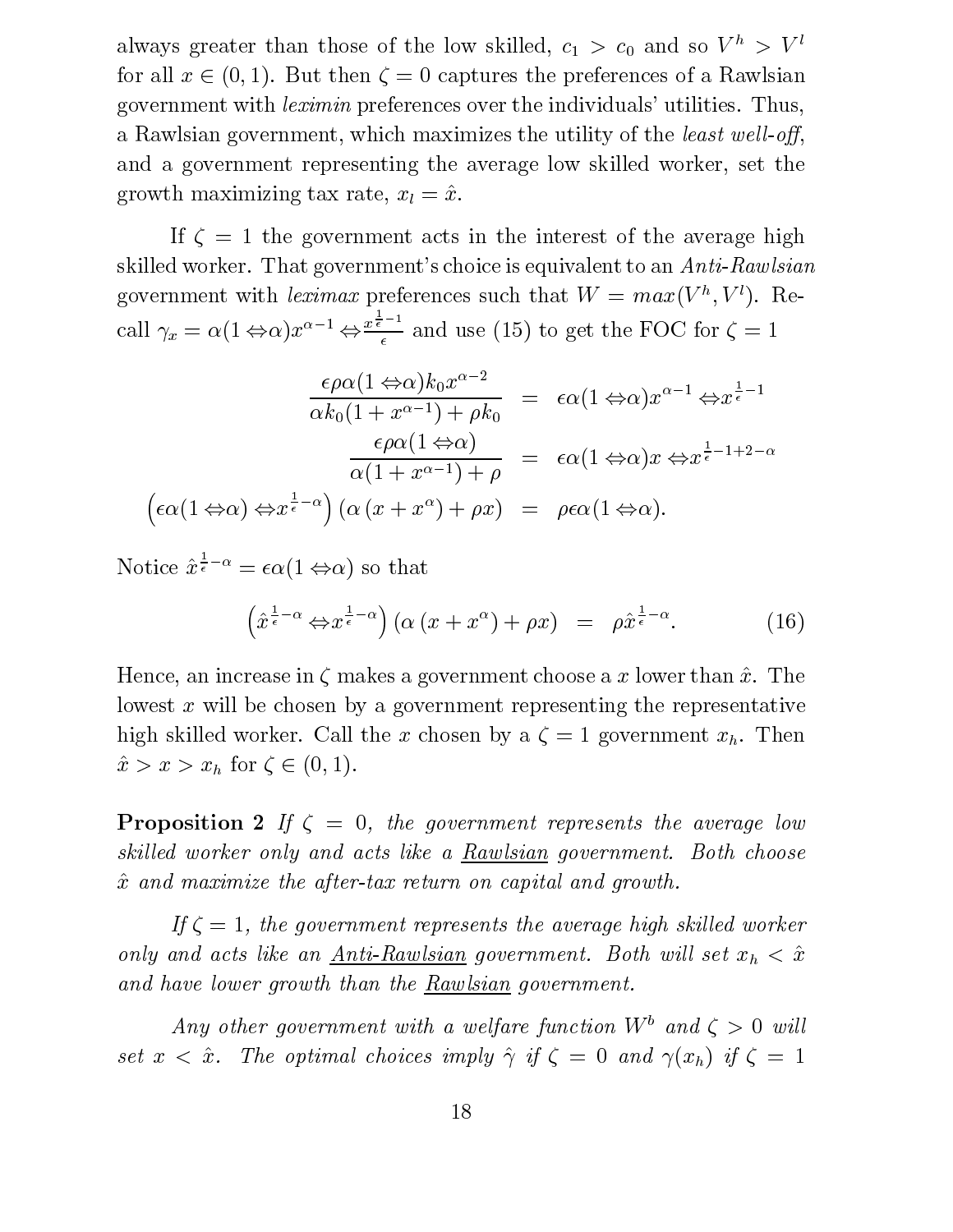where  $\hat{\gamma} > \gamma(x_h)$ . Also for  $\zeta \in (0, 1)$ ,  $\gamma(x_h, 1) < \gamma(x, \zeta) < \gamma(\hat{x}, 0)$  and  $I(1) > I(\zeta) > I(0).$ 

Thus, wage inequality is lower and growth higher under a Rawlsian than under any other government with a welfare function W<sup>b</sup> . Notice that the proposition does not claim that the Rawlsian government chooses to eliminate all inequality.<sup>17</sup>

A Strictly Utilitarian Government The strictly utilitarian government maximizes  $W^+(V^+, V^+) = x^+V^+ + (1 \Leftrightarrow x^+)^-V^+$ , and its problem is non-trivial in the model, because maximization of  $W^u$  does not only involve maximizing the individual utility indices, but also choosing the weights  $x$ ,  $1 \Leftrightarrow x$  attached to them. Using (14) one may express W ( $\cdot$ ) as

$$
W^{u}(x) = \frac{x \ln c_1}{\rho} + \frac{x \gamma}{\rho^{2}} + \frac{(1 \Leftrightarrow x) \ln c_0}{\rho} + \frac{(1 \Leftrightarrow x) \gamma}{\rho^{2}}
$$
  
= 
$$
\frac{x \ln c_1}{\rho} + \frac{(1 \Leftrightarrow x) \ln c_0}{\rho} + \frac{\gamma}{\rho^{2}}.
$$

The derivative of  $W^u$  with respect to x is given by

$$
\frac{\partial W^u}{\partial x} \equiv v(x) = \frac{1}{\rho} \left( \ln c_1 + \frac{\partial c_1}{\partial x} \frac{x}{c_1} \Leftrightarrow \ln c_0 + \frac{\partial c_0}{\partial x} \frac{1 \Leftrightarrow x}{c_0} \right) + \frac{\gamma_x}{\rho^2}
$$

where  $v(x)$  denotes marginal welfare. As the initial consumption of the low skilled does not depend on x in steady state  $(\frac{\partial \alpha}{\partial x} = 0)$  simplify to obtain

$$
v(x) = \frac{1}{\rho} \left( \ln \left( \frac{c_1}{c_0} \right) + \frac{\partial c_1}{\partial x} \frac{x}{c_1} \right) + \frac{\gamma_x}{\rho^2}.
$$
 (17)

<sup>&</sup>lt;sup>17</sup>Minimal inequality is not possible in the model unless  $x = 0$  or  $x = 1$  which is what a strictly utility or income egalitarian government chooses. These choices would also be Rawlsian. In Rehme (1998) it is shown that such an indeterminate policy is generally bad for growth. Interestingly, if the agents are very patient, they prefer  $x = 0$ . For the sake of realism this paper assumes from now on that there is always some heterogeneity in skills,  $x \in (0, 1)$ .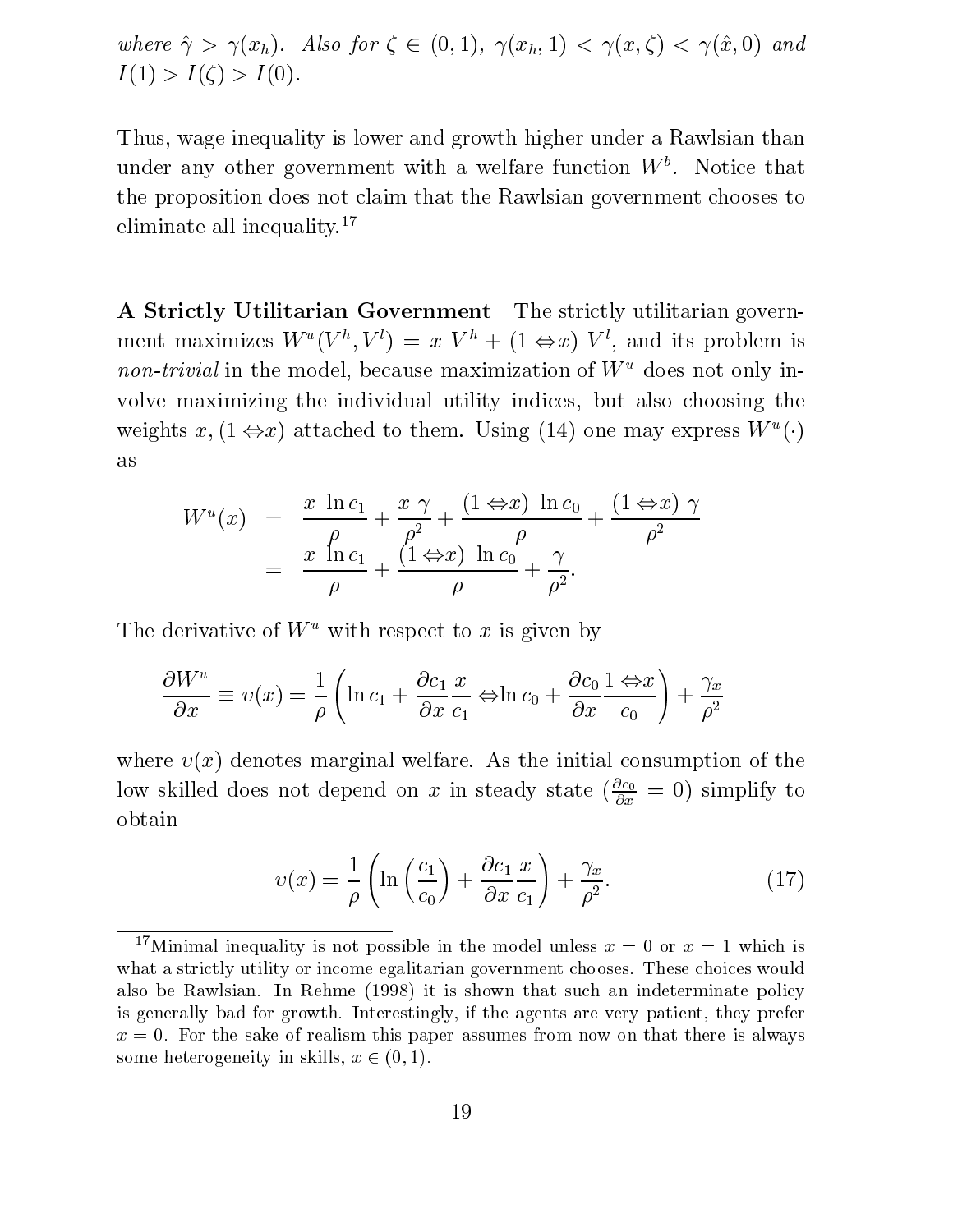For an optimum  $v(x) = 0$  is required. Recall  $c_1 = \alpha k_0(1 + x^{\alpha-1}) + \rho k_0$ so that

$$
\Delta_1(x) \equiv \frac{\partial c_1}{\partial x} \frac{x}{c_1} = \Leftrightarrow \frac{\alpha (1 \Leftrightarrow \alpha) x^{\alpha - 1}}{\alpha (1 + x^{\alpha - 1}) + \rho} < 0.
$$

Also for  $\ln(\frac{c_1}{c})$  one  $\left(\frac{c_1}{c_0}\right)$  one verifies that

$$
\Delta_2(x) \equiv \ln\left(\frac{c_1}{c_0}\right) = \ln\left(\frac{\alpha(1 + x^{\alpha - 1}) + \rho}{\alpha + \rho}\right) > 0
$$

because  $\frac{\alpha(1+x-1)+\beta}{\alpha(1+x-1)} > 1$ .  $\alpha + \beta$  . Thus, we have so that  $\alpha$  (x)  $\alpha$   $\beta$  (x)  $\beta$  and  $\alpha$ gets  $x \neq \hat{x}$  in (17). This follows from the concavity of  $\gamma$ . In appendix D I show that  $S(x) > 0$  and strictly decreasing for all  $x \in [0, 1]$ . But then  $v(x) > 0$  at  $x = \hat{x}$  and so by the concavity of  $\gamma$  one must have  $\gamma_x < 0$  in an optimum and  $x_u > \hat{x}$  where subscript u denotes the optimal choice of the utilitarian government.

Furthermore, it is shown in appendix E that the level of welfare W  $(x)$  is lower at  $x = 1$  than at x. But W  $(x) > W$  (1) implies  $v(x =$ 1)  $< 0$  so that the optimal solution must satisfy  $\hat{x} < x_u < 1$ , because  $S(x)$ is strictly decreasing for any  $x > x$  and  $\gamma$  is concave in x. As W  $(x) >$  $W^{\pm}(1)$  and all the derivatives exist, there must be one  $x \in (x, 1)$  where  $v(x) = 0$ . Then, the choice  $\hat{x} < x_u < 1$  implies  $I (1) = 0 < I_u < I (\hat{x})$  and  $\gamma(1) < \gamma_u < \hat{\gamma}.$ 

**Proposition 3** A strictly utilitarian government chooses  $x_u$  such that  $x_u \in (\hat{x}, 1)$  implying  $0 < I_u < I(\hat{x})$  and  $\gamma(1) < \gamma_u < \hat{\gamma}$ .<br>This is an interesting result and the intuition for it is not as straight-

forward as it seems. The strictly utilitarian government maximizes the individual utility indices and the weights the groups contribute to overall welfare. More precisely, it trades off a higher individual high skilled worker's utility requiring a low x with its desire to maximize the number of high skilled people. On the other hand, it trades off higher welfare of each low skilled person which would imply choosing  $\hat{x}$  with its desire to minimize the number of low skilled people. In the optimum, it attaches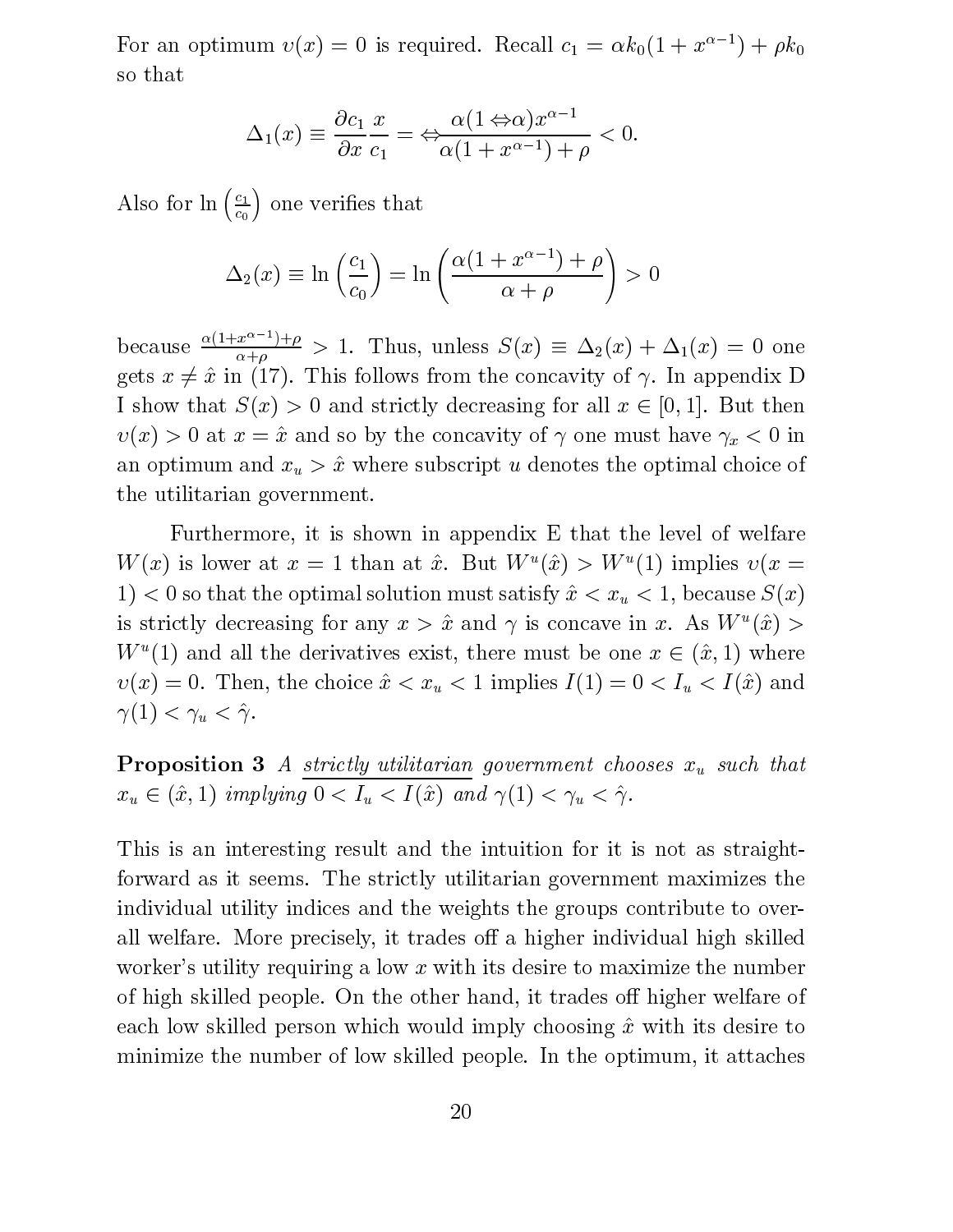more welfare weight on having high skilled people in the economy than choosing the growth maximizing number of high skilled persons. Thus, it chooses lower than maximum growth, but by this it pushes down wage inequality compared to a growth maximizing government.

### 2.5 Comparison of the Different Policies

The propositions imply  $0 < x_u, x_h, x_l < 1$  where  $x_u$  denotes the strictly utilitarian,  $x_h$  the high skilled labour and  $x_l$  the low skilled labour government's optimal choice. Thus,

**Proposition 4** The optimal policies of the governments are such that

1.  $\gamma_u, \gamma_h, \gamma_l > \gamma(1)$ . 2.  $\gamma_l = \hat{\gamma} > \gamma_u, \gamma_h$ . 3.  $\gamma_u \geq \gamma_h$ . 4.  $I_h > I_l > I_u$ .

Figure 3: The governments' optimal policies



A government representing the average low skilled worker acts growth maximizing and generates less wage inequality than a government representing the average high skilled worker. Due to the externality, high skilled people exert on production, the low skilled workers' wages do not depend on  $x$  in equilibrium. Thus, they choose maximum growth and the highest after-tax return on capital.

For the average high skilled labour representing government things are quite different. The positive externality in production has a negative impact on their wages and that makes them choose a low x. On the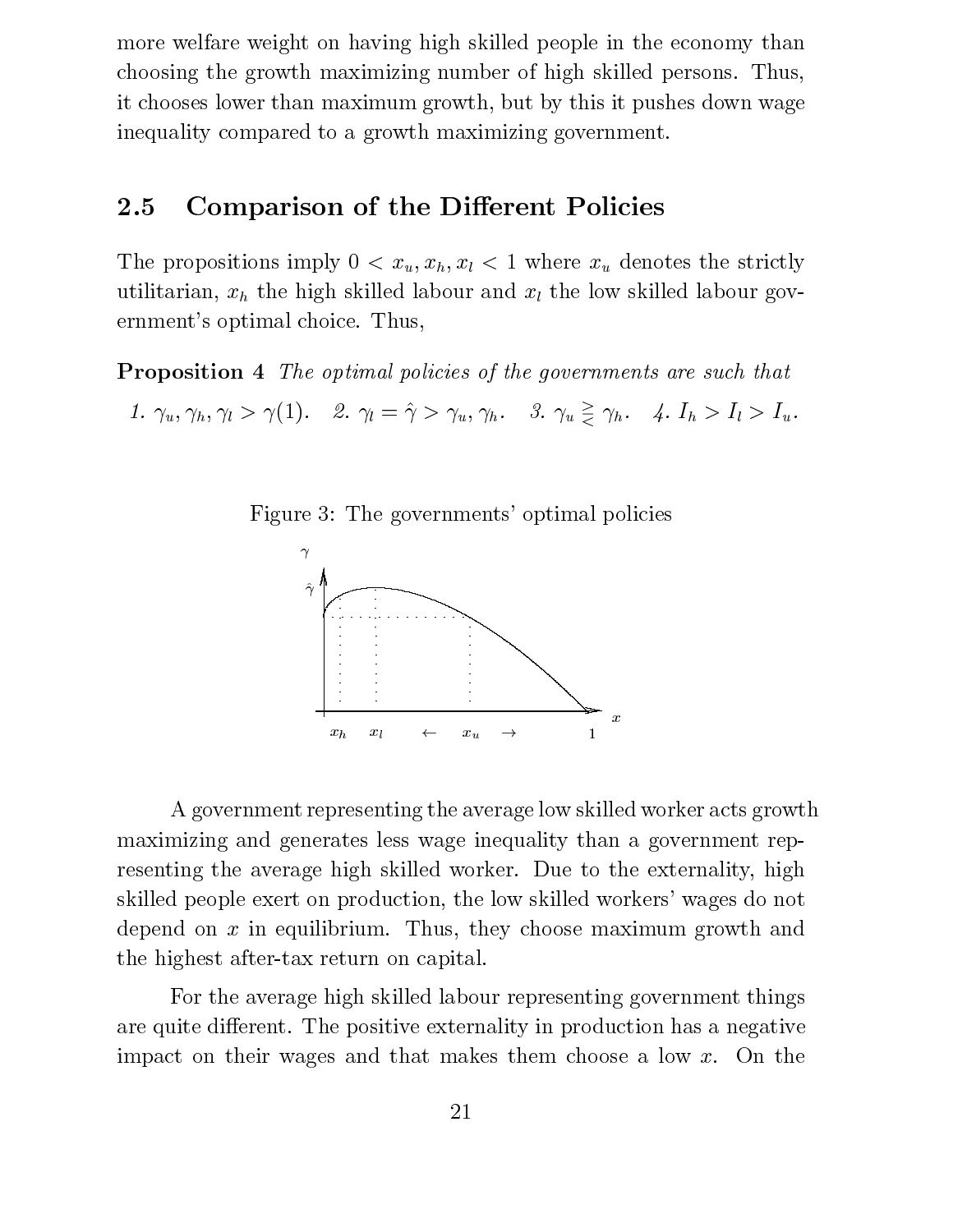other hand, a high x increases their capital income. The trade-off is solved so that the wage income component of their utility dominates and they do not choose the growth maximizing x. So it is socially desirable to have sufficient high skilled labour, but for the representative high skilled person it is privately bad, if too many of its kind are present.

The strictly utilitarian government maximizes the sum of the individual utility indices. It chooses more than the growth maximizing number of high skilled workers because it weighs the number of individuals more than the average utility of each type. That leads to a policy inducing a more equal wage income distribution. From the analysis it is not clear whether a utilitarian government has higher or lower growth than a government representing high skilled labour, but it will definitely have less income inequality.<sup>18</sup>

Interestingly, the strictly *utilitarian* government chooses a policy that is more egalitarian in terms of wages than a government representing low skilled labour and so more egalitarian than a Rawlsian policy. That provides an example that a Rawlsian objective does not always imply more egalitarianism than a utilitarian objective.<sup>19</sup>

#### **Conclusion** 3

The experience of high growth economies suggests that there is a positive link from providing education to income equality and growth. The paper offers a theoretical explanation of this stylized fact. Assuming that only people with a degree can take high skilled jobs, I show that the public choice of human capital directly affects income inequality and economic growth.

<sup>&</sup>lt;sup>18</sup>This follows since the implicit solutions for the Anti-Rawlsian and the utilitarian governments in (16), resp.  $v(x) = 0$  in (17) are not easily solved and depend in a non-linear way on the parameters of the model. As an exact solution does not add signicantly to the qualitative results, I leave it an open question.

<sup>&</sup>lt;sup>19</sup>The textbook comparison of utilitarian and leximin welfare functions usually argues that the choice of <sup>a</sup> utilitarian leads to more and not less inequality. See, for instance, Mas-Colell, Whinston and Green (1995), p. 828.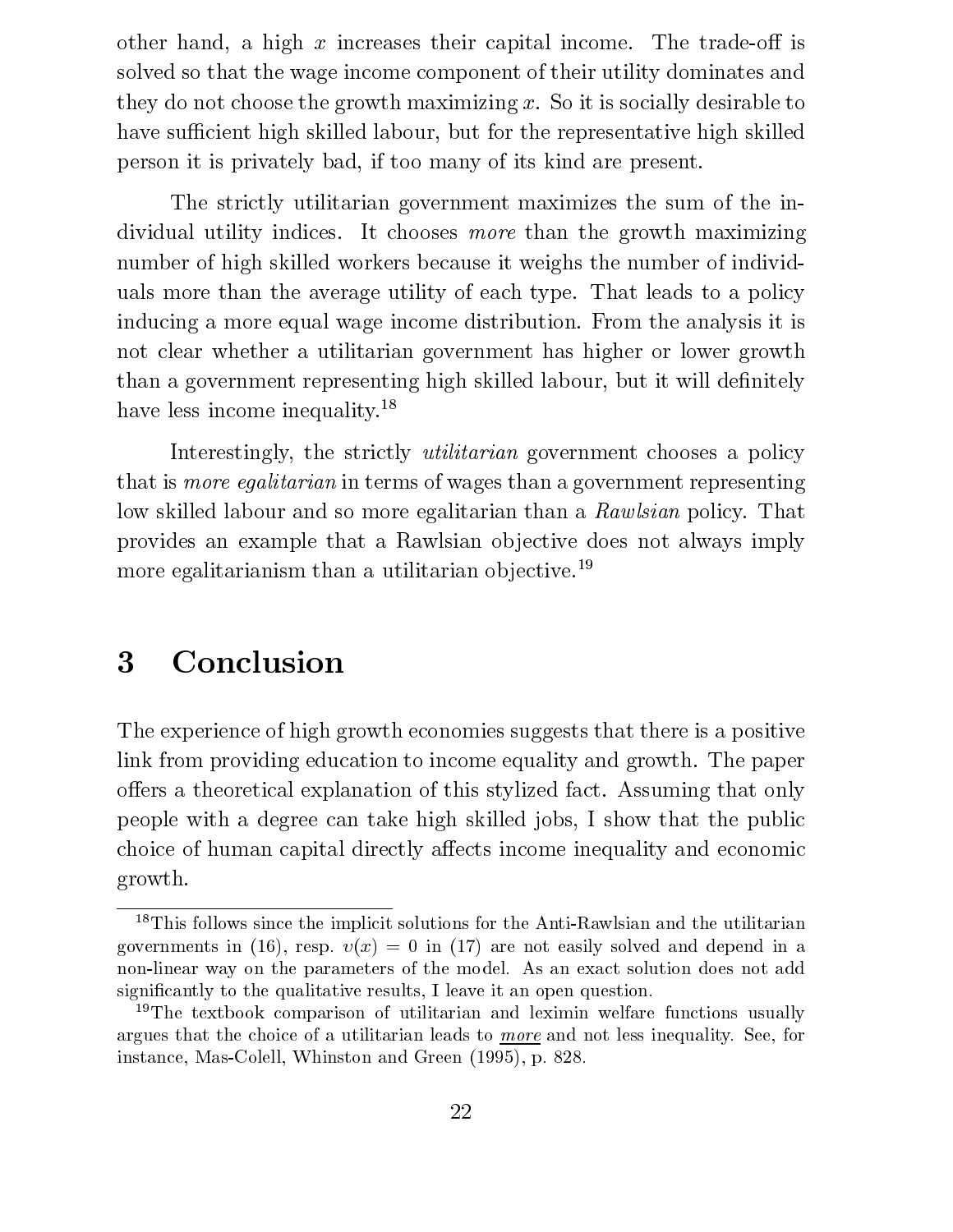Due to market imperfections or institutional restrictions, the high skilled contribute more to effective labour in production than their unskilled counterpart. Hence, the number of people carrying high skills plays a crucial role in the model. The government raises taxes on all individuals and provides public education which produces human capital in the form of high skilled people. It is shown that the productivity of the education sector has a positive influence on growth and income equality. A (Rawlsian) government representing the average unskilled worker chooses the *growth maximizing* number of high skilled people. The average *high skilled* worker's government chooses less skilled people and makes the wages *more unequal* and growth *lower* than the Rawlsian policy. A strictly utilitarian government is shown to choose more high skilled people than the low skilled labour's government.

The paper's main insight lies in the result that a government representing the average low skilled worker chooses maximum growth, the highest after-tax return on capital and a wage distribution that is more equitable than the one chosen by a government representing the average high skilled worker. That stresses the importance of education policies in the growth process and their distributional consequences. It also provides a theoretical explanation why some highly competitive East Asian countries have relatively low income inequality and high growth.

Of course, it would be desirable to know more about the exact link between government revenues channelled into education and the education output. The level of human capital that individuals carry isclearly important. Human capital acquisition may entail more than one degree for different levels of human capital. These and other questions are left for further research.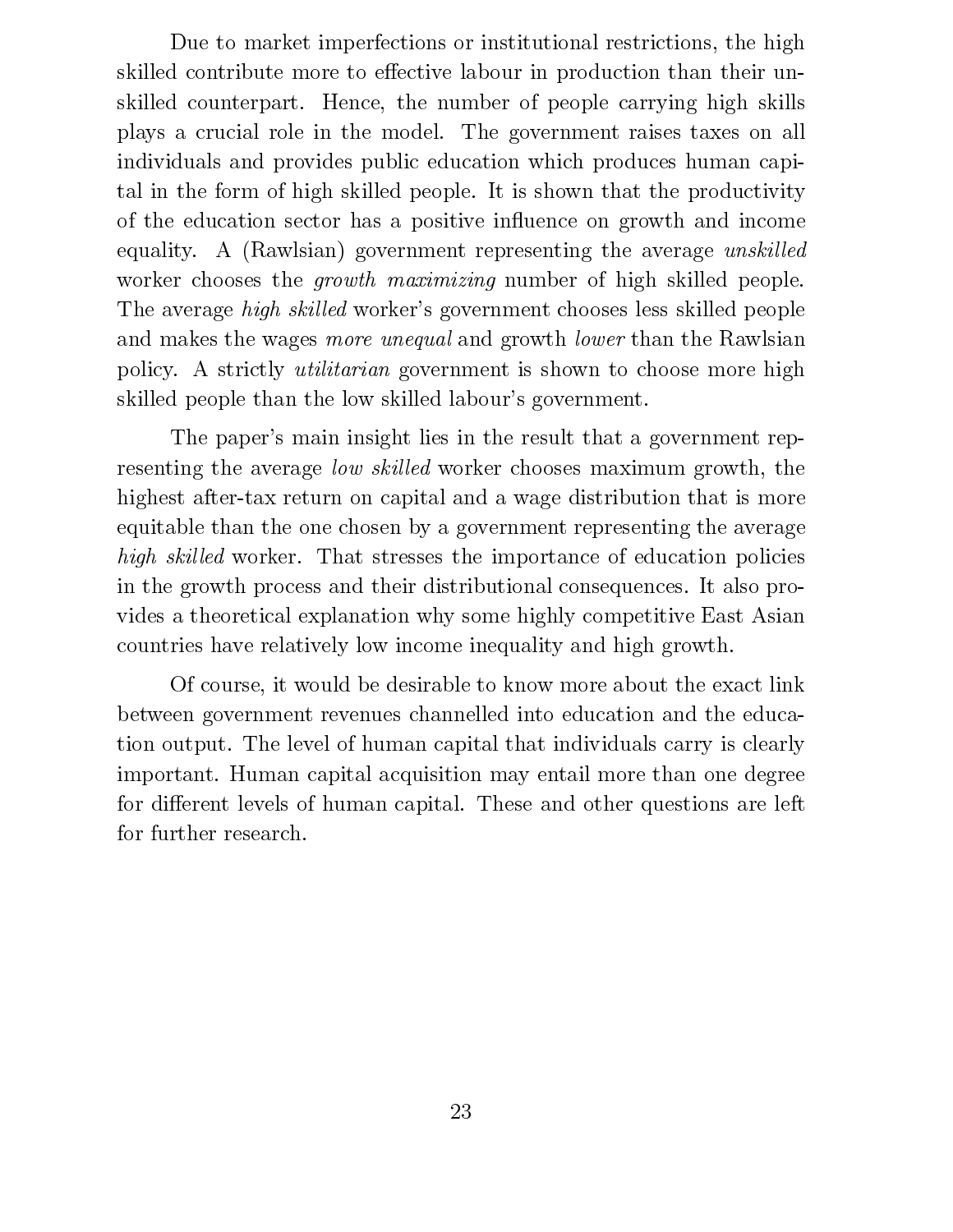## Appendix

## A Technology

By assumption  $Y_t = A_t H_t^T \Lambda_t$ , where the index of effective labour H depends on labour requiring *basic skills*  $(B)$  and labour requiring *high* skills  $(S)$ . Labour requiring basic skills is performed by high and low skilled *persons*,  $B = B(L_0, L_1)$ , whereas high skilled labour is only performed by high skilled persons,  $S = S(L_1)$ . High and low skilled people are perfect substitutes to each other when performing basic skill (routine) tasks, i.e.  $B(L_0, L_1) = L_0 + L_1$ . Thus, high skilled people also perform those routine tasks a low skilled person may do. On the other hand, only high skilled people can perform high skilled tasks (labour) and for simplicity let  $S(L_1) = L_1$ . To capture the relationship between labour inputs assume  $H = |D' + S'|^p = |(L_1 + L_2)|^p$  $\bar{\bar{P}} = [(L_1 + L_0)^{\rho} + L_1^{\rho}]^{\bar{\rho}}$ . For  $\rho$ .  $\frac{1}{\rho}$ . For  $\rho < 1$  labour requiring basic skills  $(B)$  and labour requiring high skills  $(S)$  are imperfect (less than perfect) substitutes. For ease of calculations let  $\rho = \alpha < 1$ which yields equation  $(1)$ . For a similar set-up in a different context see Garcia-Peñalosa (1995a).

### The relationship between  $I(x)$  and some B measures of income inequality

In this appendix and for convenience, the PV of lifetime wage income will simply be called (wage) income.

Lorenz Curve. A Lorenz Curves (LC) relates the population to the income shares. Total wage income is  $\mu^d N$ . Furthermore,  $L_0 = xN$ ,  $L_1 = xN$  and mean income  $\mu$  is increasing in x. The share of total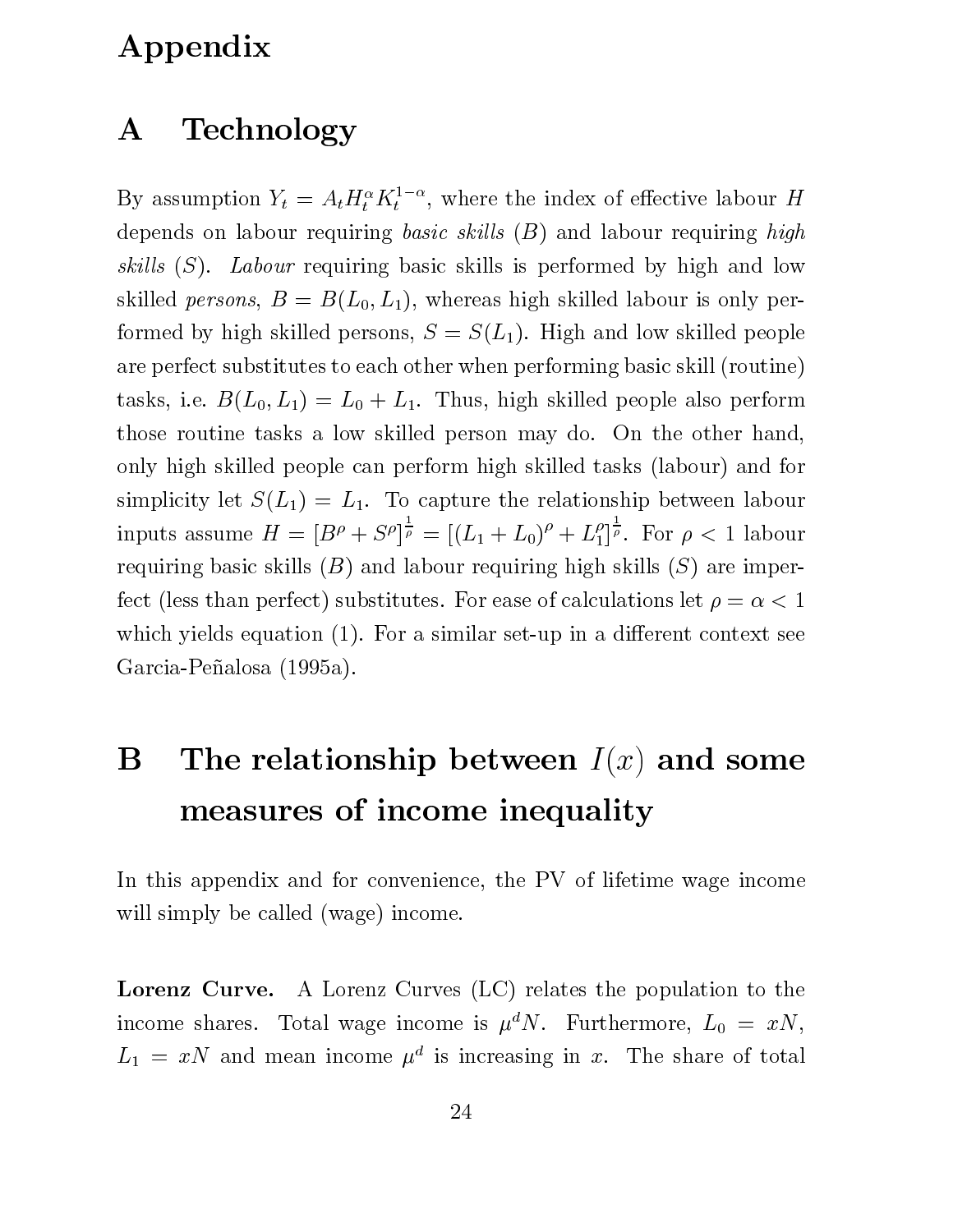income going to the low skilled is  $\frac{w_0 L_0}{\mu^d N} = \frac{(1-x)w_0}{\mu^d}$  so that the Lorenz curve looks like Figure 4 below.

Figure 4: Ordinary Lorenz Curve



share in population

The Lorenz Curve (LC) has a kink at the point A at which  $(1 \Leftrightarrow x)$ percent of the population receive  $\frac{1}{1+x^{\alpha}}$  percent of total wage income. On the margin an increase in x shifts A to the left by 1 unit for a given income share. On the other hand, a marginal increase in x reduces the income share by

$$
\frac{(1+x^{\alpha})+\alpha x^{\alpha-1}(1 \Leftrightarrow x)}{(1+x^{\alpha})^2}
$$

for a given population share. If such a change would move A up to any new position above the old Lorenz Curve (LC dominance), then inequality would unambiguously have been reduced. Thus, one must analyze whether the movement of A to the left is greater or less than the movement up or down. In the model A moves down. Thus, the condition amounts to

$$
(LHS \downarrow): \frac{(1+x^{\alpha}) + \alpha x^{\alpha-1}(1 \Leftrightarrow x)}{(1+x^{\alpha})^2} < 1 \quad : (RHS \leftarrow)
$$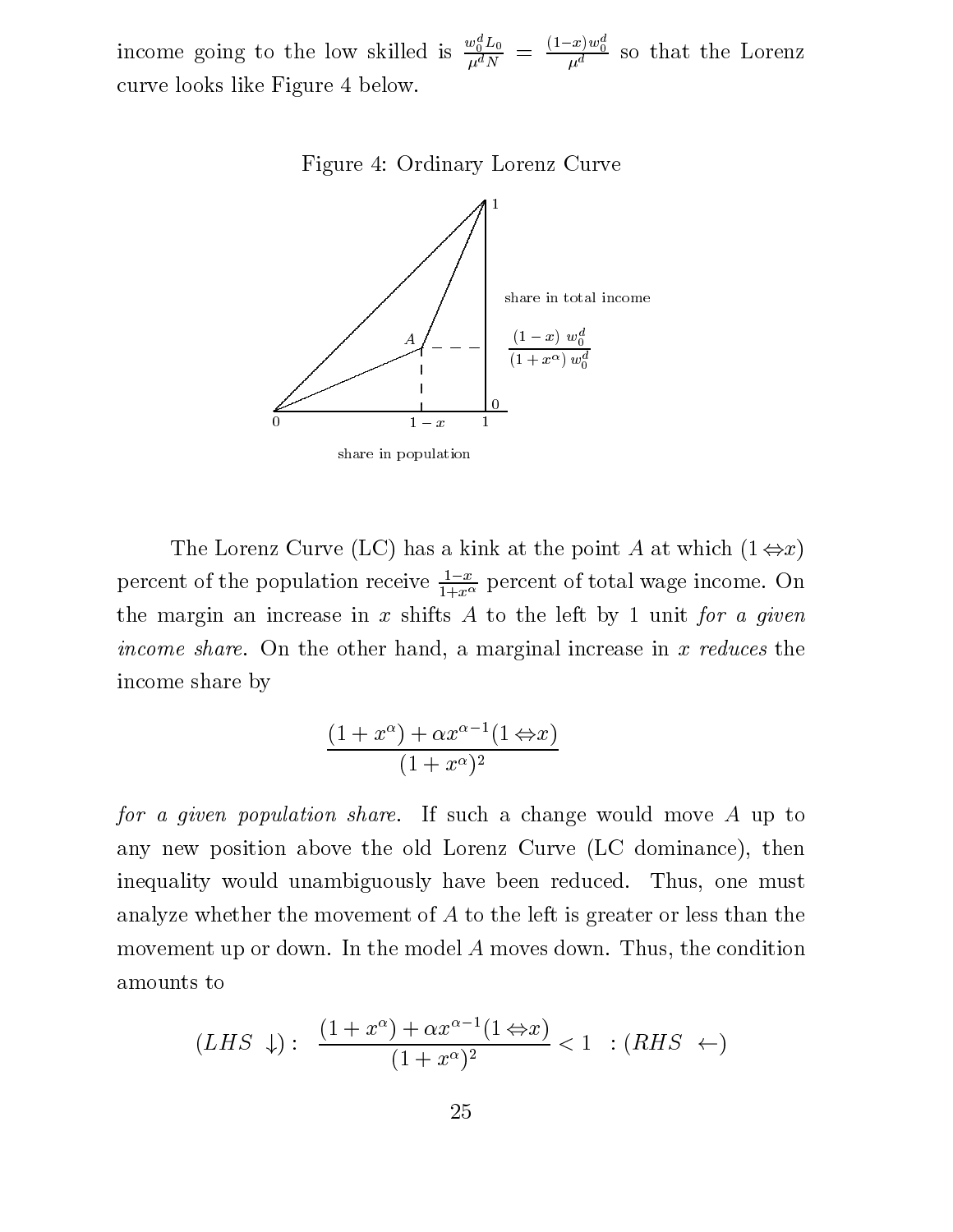If x is rather low  $(x \to 0)$ , the inequality does not hold. Hence, in general the LCs cross no unambiguous ranking of the wage income distributions is possible according to the LC dominance criterion.

**Gini Coefficient.** From the LC one may calculate the *Gini* coefficient as

$$
G = 1 \Leftrightarrow 2\left[\frac{(1 \Leftrightarrow x)^2}{2(1 + x^{\alpha})} + \frac{x(1 \Leftrightarrow x)}{1 + x^{\alpha}} + \frac{x^2(1 + x^{\alpha - 1})}{2(1 + x^{\alpha})}\right] = \frac{x^{\alpha}(1 \Leftrightarrow x)}{1 + x^{\alpha}}
$$

where the expression in square brackets represents the area under the LC. Then

$$
sgn(G_x) = \left[ \alpha x^{\alpha - 1} (1 \Leftrightarrow x) \Leftrightarrow x^{\alpha} \right] (1 + x^{\alpha}) \Leftrightarrow \alpha x^{\alpha - 1} x^{\alpha} (1 \Leftrightarrow x)
$$
  
=  $x^{\alpha - 1} \left( \left[ \alpha (1 \Leftrightarrow x) \Leftrightarrow x \right] (1 + x^{\alpha}) \Leftrightarrow \alpha x^{\alpha} (1 \Leftrightarrow x) \right)$ 

For low  $x, x \to 0$ , an increase in x raises the Gini index, whereas for higher values of  $x$  a higher  $x$  reduces it. Hence, the Gini coefficient does not produce unambiguous rankings of the wage income distribution.

The Variance and the Coefficient of Variation. The variance of personal wage income  $V^d(x)$  is

$$
V^d = (w_1^d \Leftrightarrow \mu^d)^2 x + (w_0^d \Leftrightarrow \mu^d)^2 (1 \Leftrightarrow x)
$$
  
\n
$$
= [w_0^d (1 + x^{\alpha - 1}) \Leftrightarrow w_0^d (1 + x^{\alpha})]^2 x + [w_0^d \Leftrightarrow w_0^d (1 + x^{\alpha})]^2 (1 \Leftrightarrow x)
$$
  
\n
$$
= w_0^{d^2} \left[ x^{2\alpha} \left( \frac{1 \Leftrightarrow x}{x} \right)^2 x + (\Leftrightarrow x^{\alpha})^2 (1 \Leftrightarrow x) \right]
$$
  
\n
$$
= w_0^{d^2} x^{2\alpha - 1} (1 \Leftrightarrow x)
$$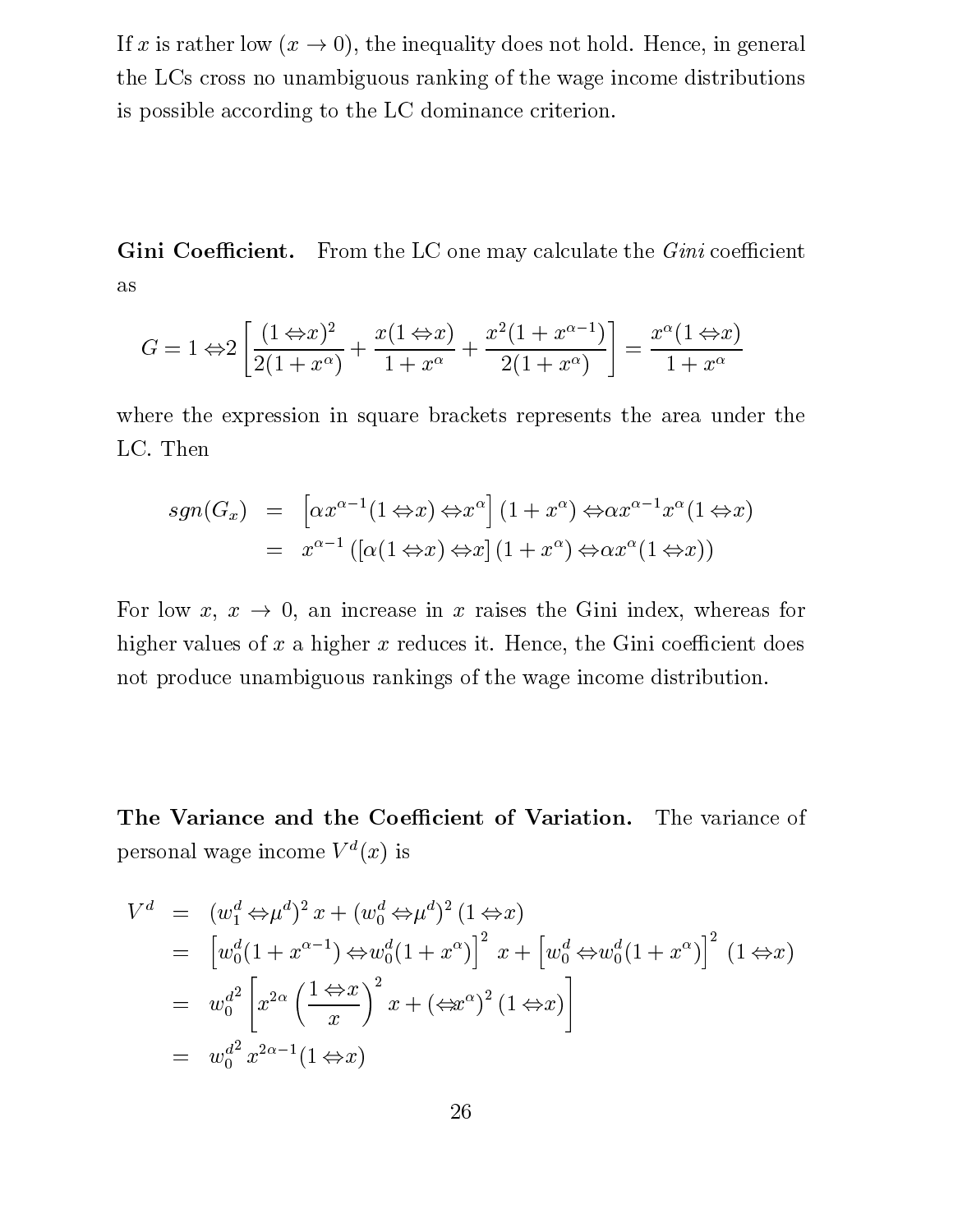which is decreasing in  $x$  if  $\alpha < \frac{1}{2}$ . The coefficient of variation is defined by  $C^* = \frac{1}{\sqrt{2}}$  and ame  $\sqrt{V^d}$  and are  $u^a$  and and and and and and another the set of  $u$ 

$$
C^d(x)=\frac{w_0^d\,x^\alpha\left(\frac{1}{x}\mathbin{\Leftrightarrow} 1\right)^{\frac{1}{2}}}{w_0^d\,(1+x^\alpha)}.
$$

The sign of  $\frac{d}{dx}$  depends on

$$
\left[\alpha x^{\alpha-1} \left(\frac{1 \Leftrightarrow x}{x}\right)^{\frac{1}{2}} \Leftrightarrow \frac{x^{\alpha}}{2} \left(\frac{1 \Leftrightarrow x}{x}\right)^{-\frac{1}{2}} x^{-2}\right] (1+x^{\alpha}) \Leftrightarrow \alpha x^{\alpha-1} x^{\alpha} \left(\frac{1 \Leftrightarrow x}{x}\right)^{\frac{1}{2}}
$$

$$
= \alpha x^{\alpha-1} \left(\frac{1 \Leftrightarrow x}{x}\right)^{\frac{1}{2}} \left[\left(1 \Leftrightarrow \left(\frac{1 \Leftrightarrow x}{x}\right)^{-1} \left(\frac{1}{2\alpha x}\right)\right) (1+x^{\alpha}) \Leftrightarrow x^{\alpha}\right]
$$

which is definitely negative for all  $x \in [0, 1]$  if  $\alpha \leq \frac{1}{2}$ .

## C Welfare Measures

The workers' welfare integral is given by  $U_t^j = \int_0^t \ln c_{j,t} e^{-\rho}$  $\int_0^t \ln c_{j,t} e^{-\rho t} dt$  where  $j = 0, 1$ . Let  $t \to \infty$  and use integration by parts. Define  $v_2 = \ln c_{j,t}$ ,  $dv_1 = e^{-\rho t}$ . Then  $dv_2 = c_j/c_j = \gamma = constant$ , in steady state, and  $v_1 = \Leftrightarrow_{\rho}^{\tau} e^{-\rho \cdot \rho}$ . That implies

$$
\int_0^\infty \ln c_{j,t} \ e^{-\rho t} \ dt = \ \Leftrightarrow \frac{1}{\rho} \left[ \ln c_{j,t} \ e^{-\rho t} \right]_0^\infty + \frac{1}{\rho} \int_0^\infty \gamma \ e^{-\rho t} \ dt
$$

$$
= \ \frac{\ln c_j(0)}{\rho} \ \Leftrightarrow \ \frac{1}{\rho^2} \Big|_0^\infty \ \gamma \ e^{-\rho t}, \tag{C1}
$$

where  $j = 0, 1$ . Evaluation of the expression at the particular limits establishes V in (15) and V in (14).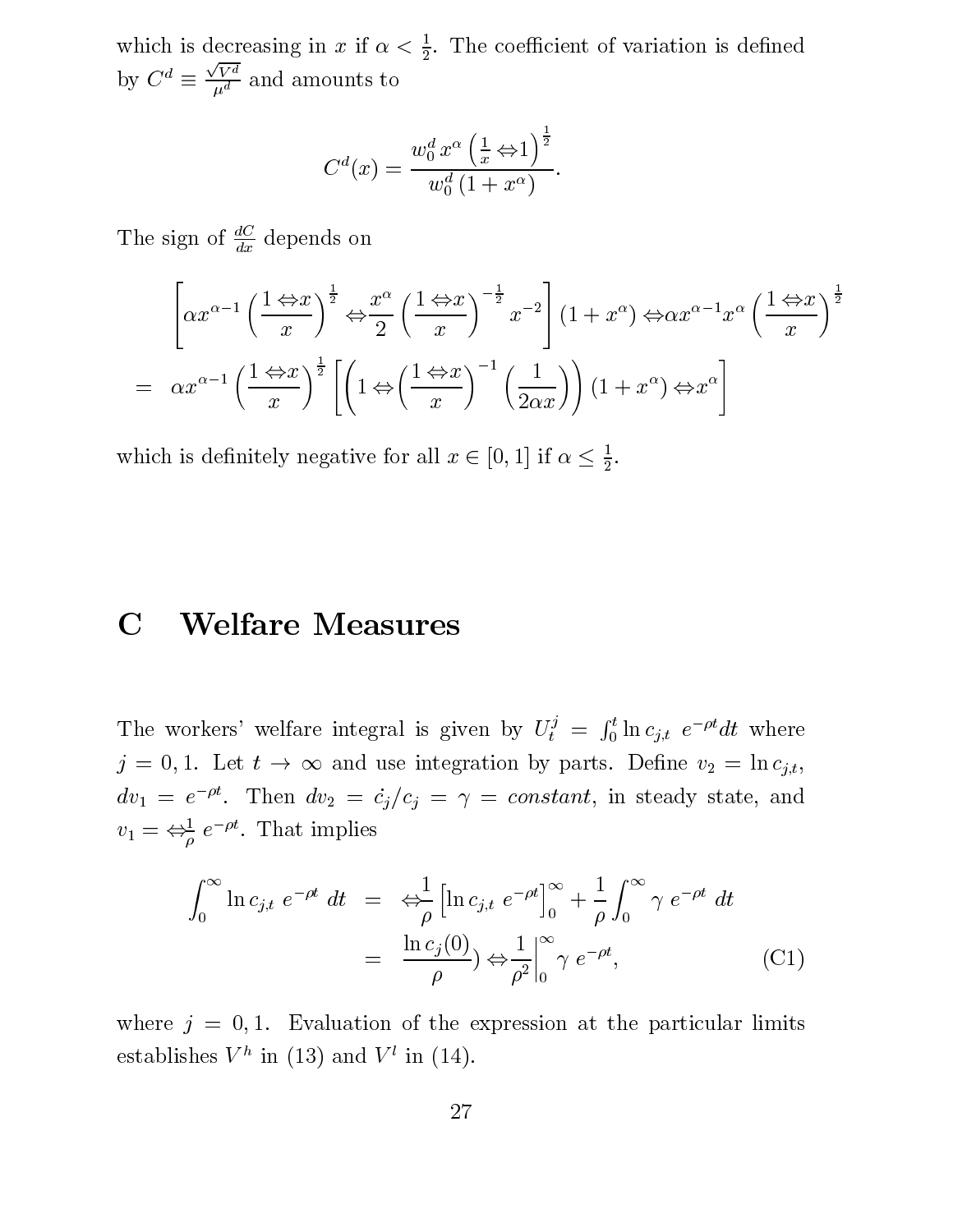## D Proof that  $S(x) > 0$  for all  $x \in [0, 1]$

I want to show  $S(x) \equiv \Delta_2(x) + \Delta_1(x) > 0$  for all  $x \in [0, 1]$ . To this end let  $\Delta_3(x) \equiv \alpha(1+x^{\alpha-1})+\rho$  and notice that S is the sum of two functions. I will show that  $S(x)$  is *strictly decreasing* in x for any  $x \in [0, 1]$ . So I need to know the derivative of  $S(x)$  with respect to x which is given by

$$
\frac{\partial S}{\partial x} = \frac{\partial \Delta_2}{\partial x} + \frac{\partial \Delta_1}{\partial x}
$$
\n
$$
= \frac{\alpha (1 \Leftrightarrow \alpha) x^{\alpha - 2}}{\Delta_3} + \frac{\alpha (1 \Leftrightarrow \alpha)^2 x^{\alpha - 2}}{\Delta_3} \Leftrightarrow \frac{\alpha^2 (1 \Leftrightarrow \alpha)^2 x^{2\alpha - 3}}{\Delta_3^2}
$$
\n
$$
= \frac{\alpha^2 (1 \Leftrightarrow \alpha)^2 x^{\alpha - 2}}{\Delta_3} \Leftrightarrow \frac{\alpha^2 (1 \Leftrightarrow \alpha)^2 x^{2\alpha - 3}}{\Delta_3^2}
$$

and is clearly negative for any non-negative x. Thus,  $S(x)$  is strictly  $\begin{array}{ccc} 0 & \rightarrow & x \rightarrow \infty \end{array}$  $x \to \infty$   $x \to \infty$   $1$ that

$$
\Delta_1 = \Leftrightarrow \frac{\alpha(1 \Leftrightarrow \alpha)x^{\alpha-1}}{\alpha(1+x^{\alpha-1})+\rho} = \Leftrightarrow \frac{(1 \Leftrightarrow \alpha)x^{\alpha-1}}{1+x^{\alpha-1}+\frac{\rho}{\alpha}} = \Leftrightarrow \frac{(1 \Leftrightarrow \alpha)}{x^{1-\alpha}(1+\frac{\rho}{\alpha})+1}.
$$

Then the claim is clearly true since

$$
\lim_{x \to \infty} \Delta_1 = \lim_{x \to \infty} \left( \Leftrightarrow \frac{(1 \Leftrightarrow \alpha)}{x^{1-\alpha}(1+\frac{\rho}{\alpha})+1} \right) = 0 \text{ and}
$$

$$
\lim_{x \to \infty} \Delta_2 = \lim_{x \to \infty} \ln \left( \frac{\alpha(1+x^{\alpha-1})+\rho}{\alpha+\rho} \right) = 0.
$$

Since  $x \in [0, 1]$  one clearly has  $x < \infty$  and so inf  $S(x) > 0$  for all  $x \in [0, 1]$ and so  $S(x) > 0$ .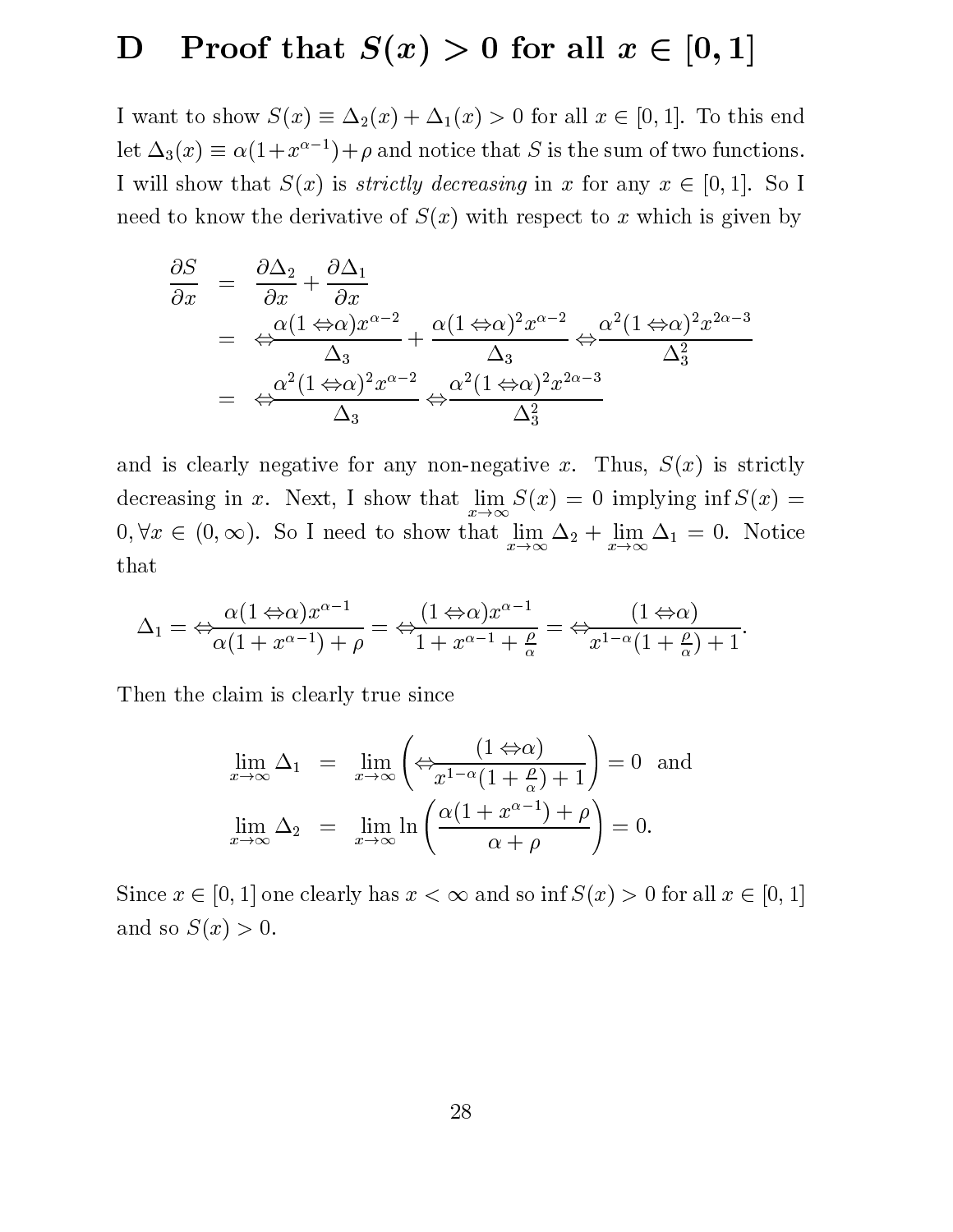## $\mathbb{E}$  Proof that W  $(x)$   $>$  W (1)

I want to show that the level of welfare  $W(x)$  is lower at  $x = 1$  than at  $\hat{x}$ . Let  $\check{x} = 1$ . Then the difference in welfare levels is given by

$$
W^{u}(\hat{x}) \Leftrightarrow W^{u}(1) = \frac{\hat{x} \ln \hat{c_1} \Leftrightarrow \ln \check{c_1}}{\rho} + \frac{(1 \Leftrightarrow \hat{x}) \ln c_0 \Leftrightarrow (1 \Leftrightarrow \check{x}) \ln c_0}{\rho} + \frac{\hat{\gamma} \Leftrightarrow \check{\gamma}}{\rho^2}.
$$

where  $c_0$  is independent of x. Furthermore, using (9),

$$
\hat{\gamma} \Leftrightarrow \check{\gamma} = (1 \Leftrightarrow \alpha) [1 + \hat{x}^{\alpha}] \Leftrightarrow \hat{x}^{\frac{1}{\epsilon}} \Leftrightarrow \rho \Leftrightarrow [(1 \Leftrightarrow a) 2 \Leftrightarrow 1 \Leftrightarrow \rho] = \alpha + (1 \Leftrightarrow \alpha) \hat{x}^{\alpha} \Leftrightarrow \hat{x}^{\frac{1}{\epsilon}}
$$
  
=  $\alpha + \hat{x}^{\alpha} [(1 \Leftrightarrow \alpha) (1 \Leftrightarrow \epsilon \alpha)] \equiv B > 0.$ 

Then the condition for the difference in welfare levels to be positive is

$$
\frac{\hat{x}\ln\hat{c_1}\Leftrightarrow \check{x}\ln\check{c_1}}{\rho} + \frac{(\check{x}\Leftrightarrow \hat{x})\ln c_0}{\rho} + \frac{B}{\rho^2} > 0 \quad \Leftrightarrow \quad \left(\frac{\hat{c_1}}{c_0}\right)^d e^{\frac{B}{\rho \check{x}}} > \frac{\check{c_1}}{c_0}
$$

where  $d = \frac{\hat{x}}{\hat{x}}$  and  $\hat{x} = 1$ . Note that  $\left(\frac{\hat{c}_1}{c_0}\right)^u > 1$ -11 \  $\left(\frac{c_1}{c_0}\right)^u > 1$  and  $e^y = \left(1 + \frac{y}{1!} + \frac{y^2}{2!}\right)$  $\left(1+\frac{y}{1!}+\frac{y^2}{2!}+\frac{y^3}{3!}+\ldots\right).$ Then a sufficient condition for the inequality with  $\tilde{x} = 1$  to hold is

$$
\left(1 + \frac{B}{\check{x}\rho} + \ldots\right) > 1 + \frac{\alpha \check{x}^{\alpha - 1}}{\alpha + \rho}
$$
\n
$$
C + B > \frac{\rho \alpha}{\alpha + \rho}
$$
\n
$$
C + \hat{x}^{\alpha} \left[ (1 \Leftrightarrow \alpha)(1 \Leftrightarrow \epsilon \alpha) \right] > \frac{\rho \alpha}{\alpha + \rho} \Leftrightarrow \alpha
$$
\n(E1)

where  $C$  is a positive constant. Thus, the inequality holds because the  $R_{\text{H}}$ S is negative. Hence, W  $(x) \geq W$  (1) implying that  $v(1) \leq v$ , that is, marginal welfare is negative if x is close to one.<sup>20</sup>

<sup>&</sup>lt;sup>20</sup>It is not difficult to verify that a similar result may be obtained for  $\tilde{x} > \hat{x}$ . If  $\gamma - \gamma > p$  then  $W^-(x) > W^-(x)$  and  $v(x) < 0$  by reasoning as above.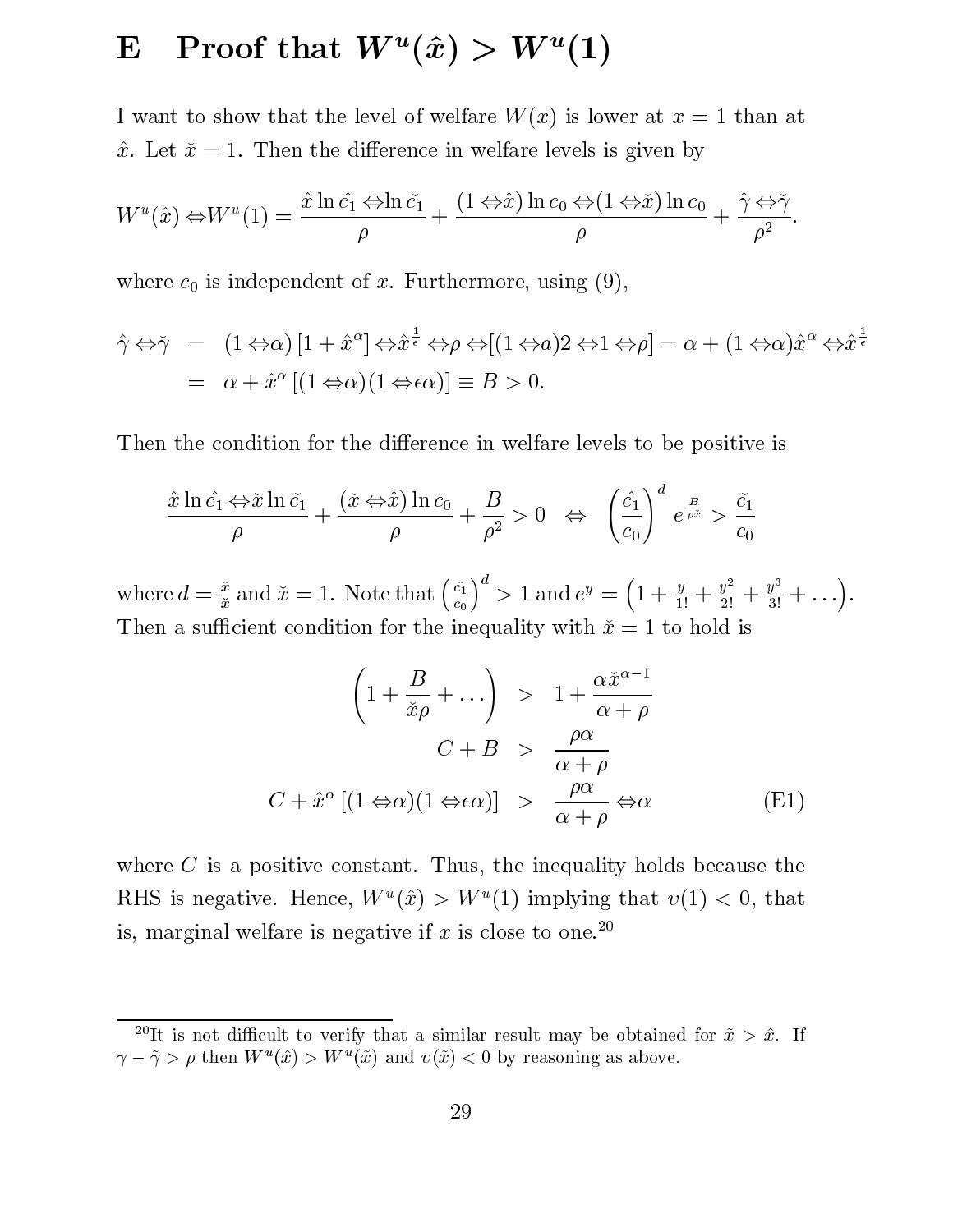## References

- Aghion, P. and P. Howitt, *Endogenous Growth Theory*, Cambridge, Mass.: MIT Press, 1998.
- Alesina, A. and D. Rodrik, "Distributive Politics and Economic Growth," Quarterly Journal of Economics, 1994, 109, 465-490.
- Atkinson, A. B., "On the Measurement of Inequality," Journal of Economic Theory, 1970,  $2, 244-263$ .
- Azariadis, C. and A. Drazen, "Threshold Externalities in Economic Development," Quarterly Journal of Economics, 1990, 105, 501-526.
- Becker, G. S, K. M. Murphy, and R. Tamura, "Human Capital, Fertility, and Economic Growth," Journal of Political Economy, 1990,  $98$ , S12-S37.
- Bénabou, R., "Inequality and Growth," in B. S. Bernanke and J. J. Rotemberg, eds., NBER Macroeconomics Annual 1996, Cambridge and London: MIT Press,  $1996$ , pp.  $11–73$ .
- Bertola, G., "Factor Shares and Savings in Endogenous Growth," American Economic Review, 1993, 83, 1184-1198.
- <sub>1</sub>, "Macroeconomics of Distribution and Growth," Working Paper 98/39, European University Institute 1998.
- Bound, J. and G. Johnson, "Changes in the Structure of Wages During the 1980's: An Evaluation of Alternative Explanations," Working Paper 2983, NBER 1989.
- Caballé, J. and M. S. Santos, "On Endogenous Growth with Physical and Human Capital," Journal of Political Economy, 1993, 101,  $1042 - 1067$ .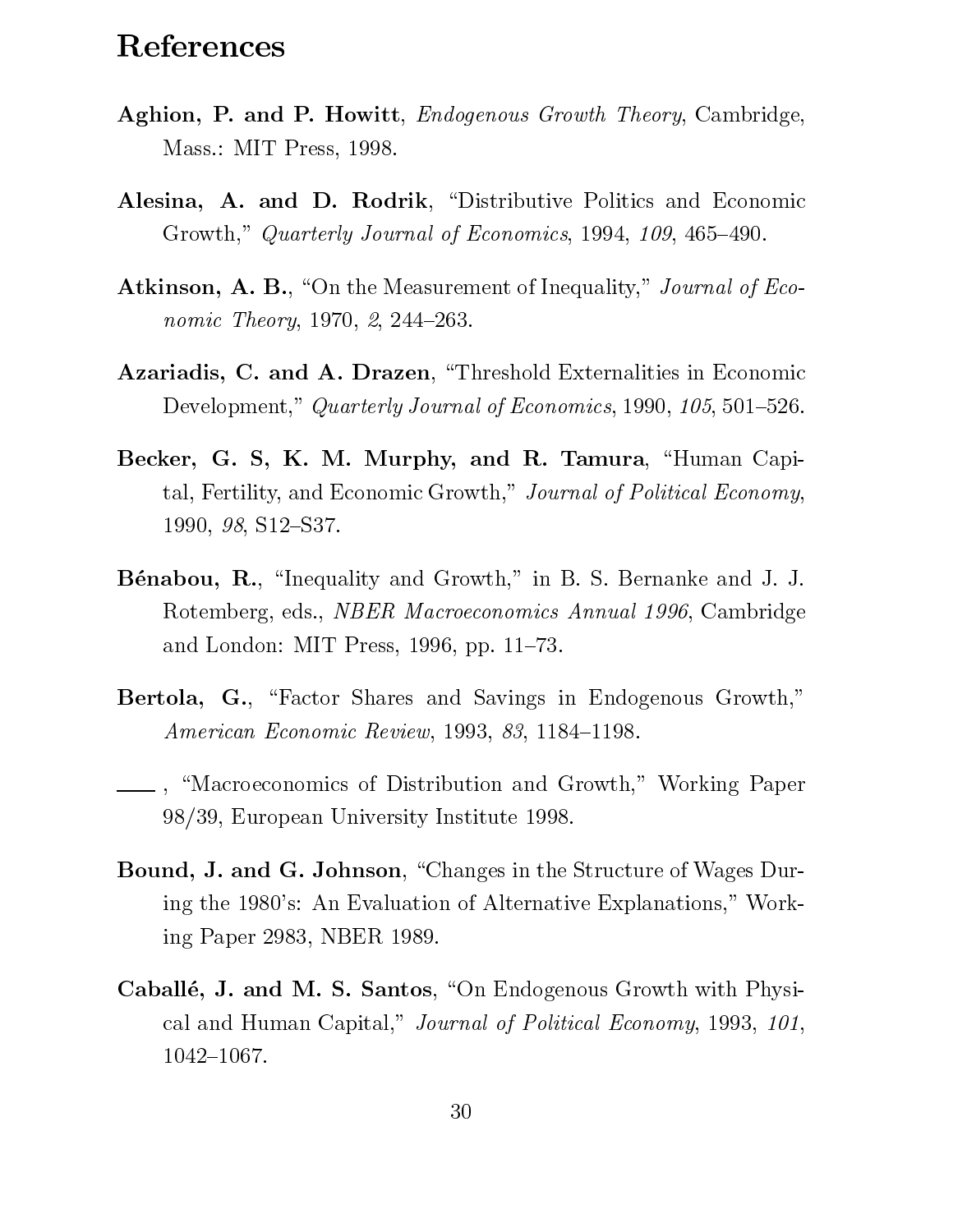- Chiang, A. C., Elements of Dynamic Optimization, New York: McGraw-Hill, 1992.
- Chiu, W. H., "Income Inequality, Human Capital Accumulation and Economic Performance," Economic Journal, 1998, 108, 44-59.
- Deardorff, A. V., "Growth and International Investment with Diverging Populations," Oxford Economic Papers, 1994, 46, 477-491.
- Deininger, K. and L. Squire, "A New Data Set Measuring Income Inequality," World Bank Economic Review, 1996, 10, 565-591.
- Eckstein, Z. and I. Zilcha, "The effects of compulsory schooling on growth, income distribution and welfare," Journal of Public Economics, 1994,  $54$ , 339-359.
- Fields, G. S., "Measuring inequality change in an economy with income growth," Journal of Development Economics, 1987, 91, 611–625.
- Findlay, R. and H. Kierzkowski, "International Trade and Human Capital: A Simple General Equilibrium Model," Journal of Political  $Economy, 1983, 91, 957-978.$
- Freeman, R., "The Decline in the Economic Rewards to College," Review of Economics and Statistics, 1977, 59, 18-29.
- Garcia-Peñalosa, C., "Absolute Poverty and Relative Inequality: A Theory of Growth and Wage Differentials," Discussion Paper 97, Nuffield College, Oxford, UK 1995.
- $\perp$ , "The Paradox of Education or the Good Side of Inequality," *Oxford* Economic Papers, 1995,  $\frac{4}{7}$ , 265-285.
- Glomm, G. and B. Ravikumar, "Public versus Private Investment in Human Capital: Endogenous Growth and Income Inequality," Journal of Political Economy, 1992, 100, 818-834.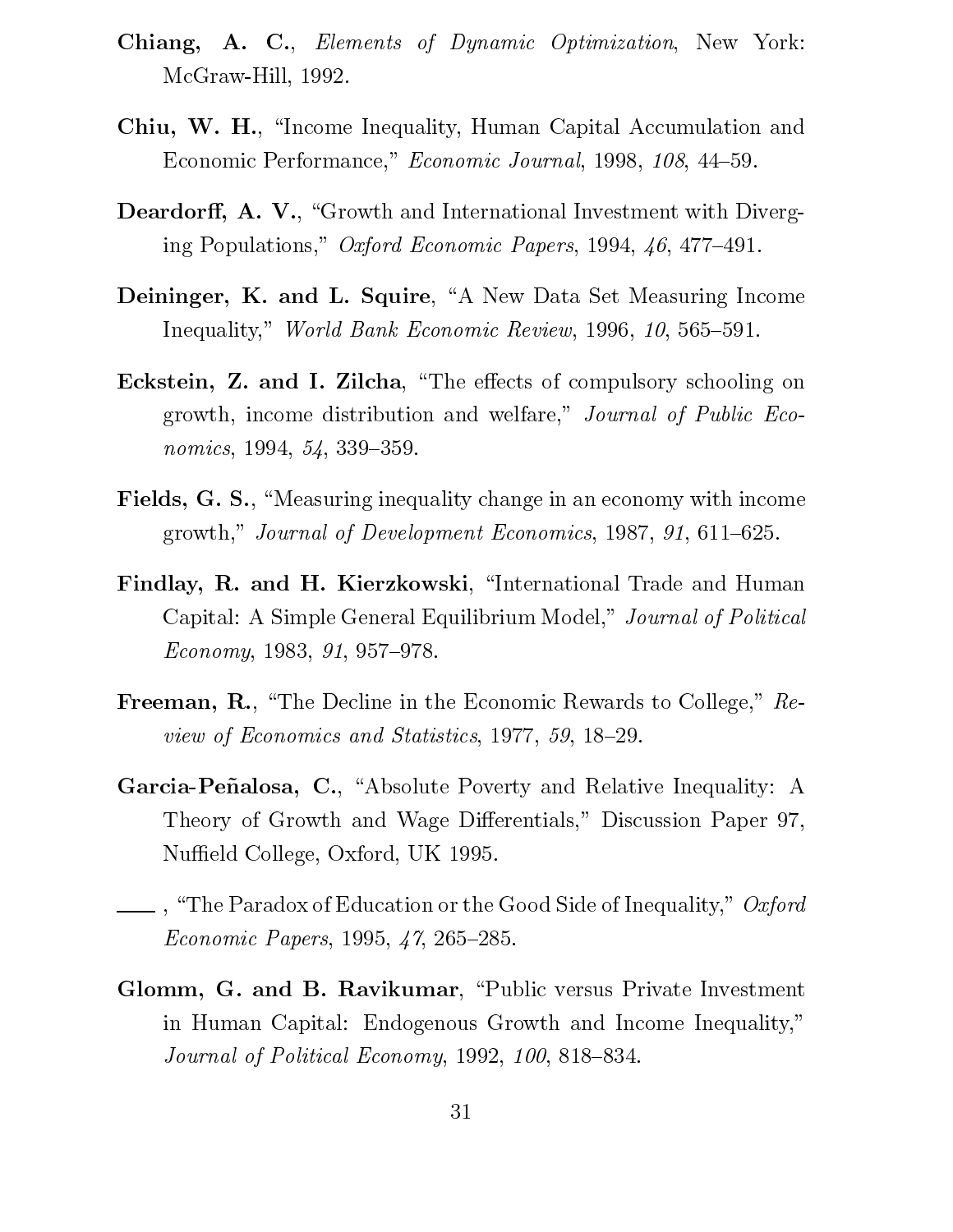- Hirshleifer, J. and J. G. Riley, The Analytics of Uncertainty and Information, Cambridge, U.K.: Cambridge University Press, 1992.
- Katz, L. F. and A. Revenga, "Changes in the Structure of Wages: The US versus Japan," Working Paper 3021, NBER 1989.
- Kremer, M., "Population Growth and Technological Change: One Million B.C. to 1990," Quarterly Journal of Economics, 1993, 108, 681– 716.
- Lambert, P. J., The Distribution and Redistribution of Income: A Mathematical Analysis, 2nd ed., Manchester, UK: Manchester University Press, 1993.
- Londoño, J. L., "Human Capital and Long Run Swings of Income Distribution," mimeo, Harvard University 1990.
- Lucas, R. E., "On the Mechanics of Economic Development," Journal of Monetary Economics,  $1988, 22, 3-42$ .
- Mas-Colell, A., M. D. Whinston, and J. R. Green, Microeconomic Theory, Oxford University Press, 1995.
- Mincer, J., "Investment in human capital and personal income distribution," Journal of Political Economy, 1958, 66, 281–302.
- Nerlove, M., A. Razin, E. Sadka, and R. K. von Weizsäcker, \Comprehensive income taxation, investments in human and physical capital, and productivity," Journal of Public Finance, 1993, 50, 397-406.
- Razin, A. and C.-W. Yuen, "Capital income taxation and long-run growth: New perspectives," Journal of Public Economics, 1996, 59, 239-263.